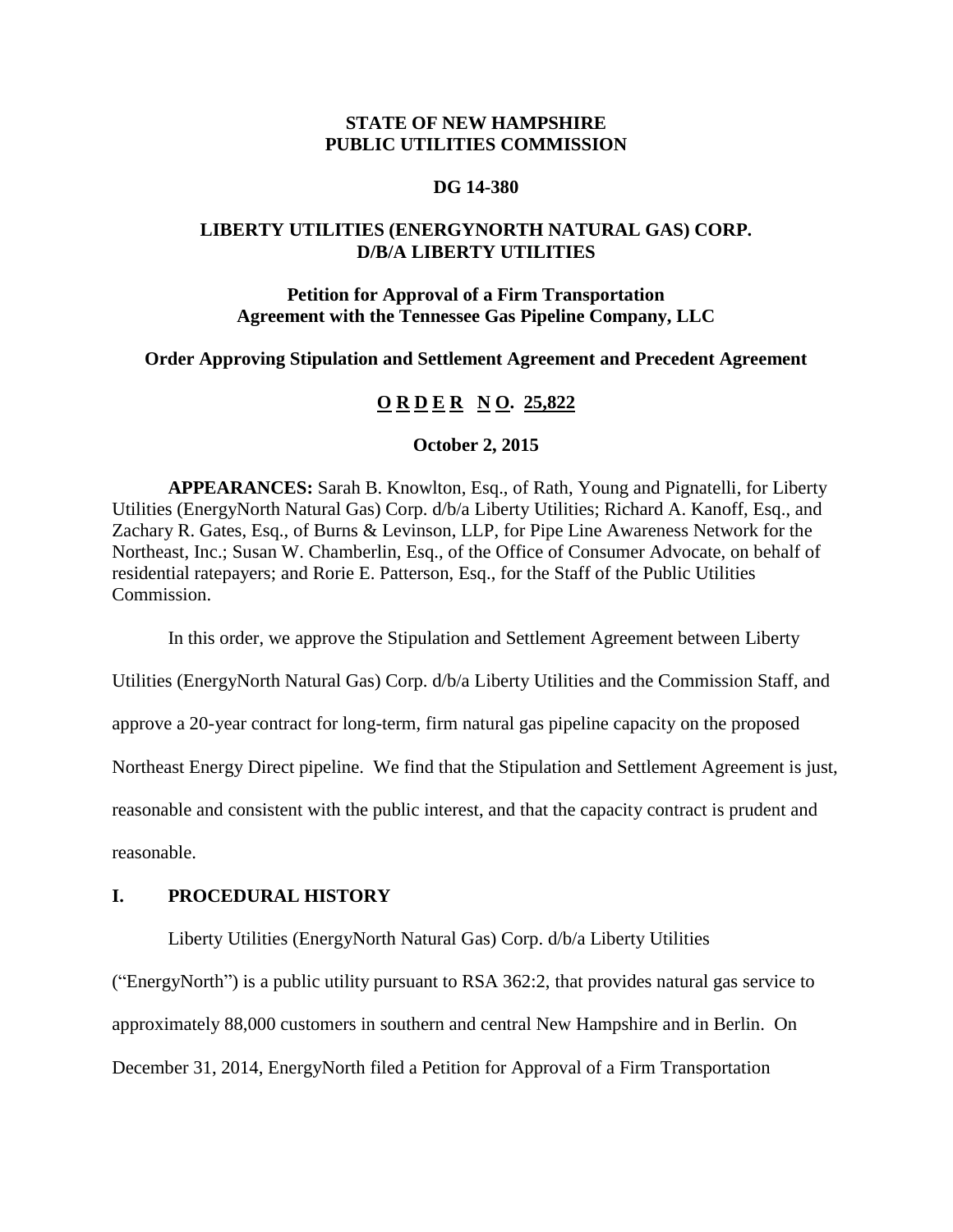Agreement ("Precedent Agreement") with Tennessee Gas Pipeline Company, LLC ("TGP"), along with the confidential and redacted direct testimony of Francisco C. DaFonte, Vice President, Energy Procurement, Liberty Energy Utilities (New Hampshire) Corp. The Precedent Agreement, as described further below, requires TGP to construct and operate a pipeline to provide firm, natural gas transportation service ("capacity") and EnergyNorth to pay for such capacity. EnergyNorth also filed a motion for protective order and confidential treatment regarding the Precedent Agreement. EnergyNorth seeks Commission approval of the Precedent Agreement as well as a determination that its decision to enter into the Precedent Agreement is prudent and consistent with the public interest. The petition and subsequent docket filings, other than any information for which confidential treatment is requested of or granted by the Commission, may be found on the Commission's website at:

### [http://www.puc.nh.gov/Regulatory/Docketbk/2014/14-380.html.](http://www.puc.nh.gov/Regulatory/Docketbk/2014/14-380.html)

The Office of the Consumer Advocate (OCA) notified the Commission of its participation on behalf of residential ratepayers pursuant to RSA 363:28. The Commission received requests to intervene from Pipe Line Awareness Network for the Northeast, Inc. ("PLAN"), and from the Town of Dracut, Massachusetts. PLAN is a Massachusetts nonprofit corporation concerned with the environmental and economic impacts associated with fossil-fuel infrastructure, including gas pipelines. EnergyNorth objected to both requests for intervention.

A prehearing conference was held on February 13, 2015, during which Commission Staff ("Staff") objected to the Town of Dracut's motion to intervene and asked the Commission to require additional information from PLAN. The Hearings Examiner denied the Town's motion on the grounds that it failed to meet the standards for intervention. *See* RSA 541-A:32. The Hearings Examiner reserved a record request for PLAN to provide more information to support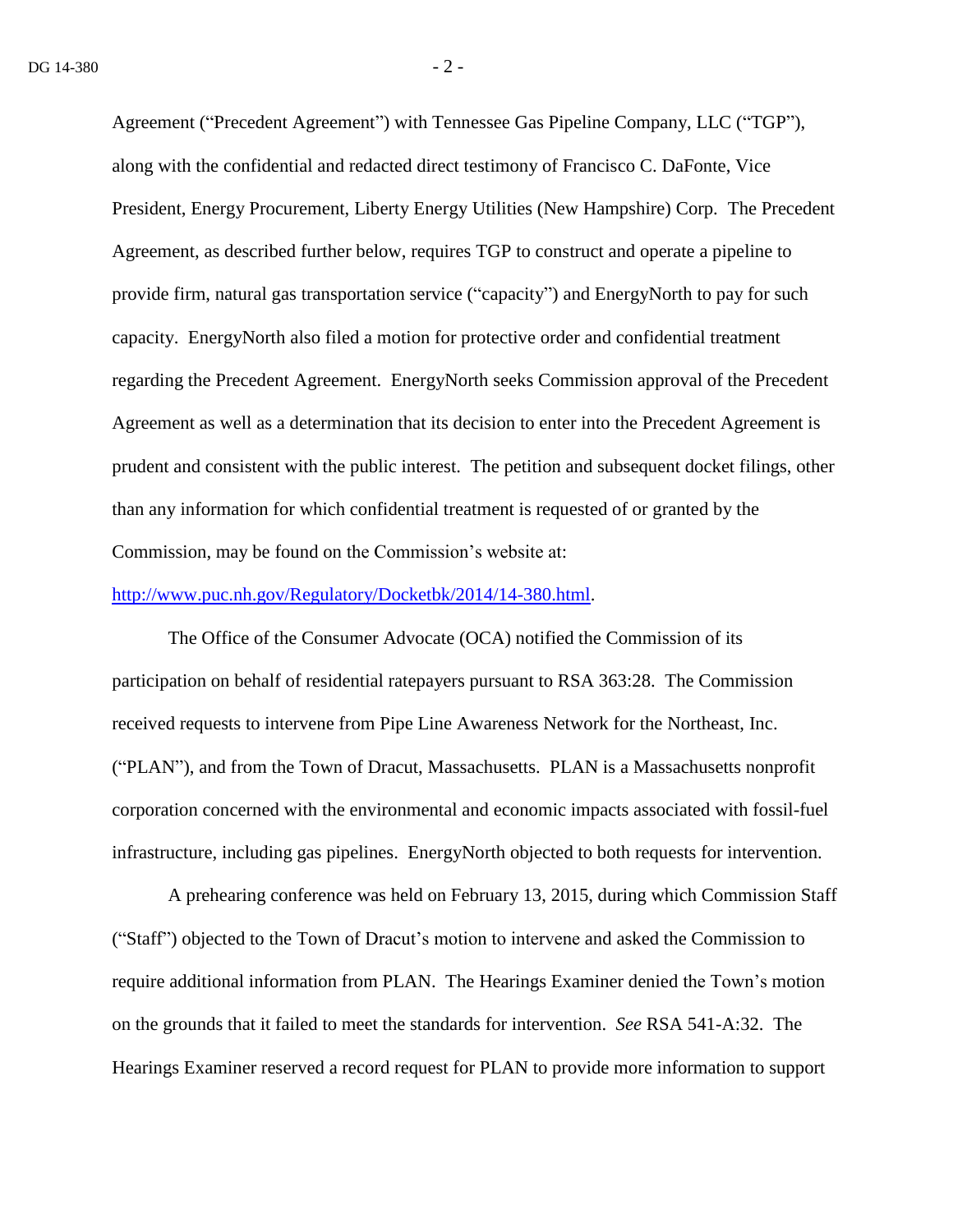its intervention and a record request for Staff and parties to respond to PLAN's record request. The Hearings Examiner also granted EnergyNorth's motion for confidential treatment filed with its petition. PLAN, Staff, and the Company filed timely responses to the record requests.

On March 6, 2015, the Commission issued Order No. 25,767, granting the intervention of PLAN for its members who are EnergyNorth customers, denying the intervention of PLAN for its members who are not EnergyNorth customers, and limiting PLAN's participation to issues related to the interests of customers in the "prudence, justness, and reasonableness of the [Precedent Agreement]."

The parties and Staff engaged in discovery, and the procedural schedule was revised at points to give PLAN and Staff additional time. On April 1, 2015, EnergyNorth filed a fully executed Amendment to the Precedent Agreement, which extended the deadline for obtaining regulatory approval from July 1 to September 1, 2015.

On May 8, 2015, Staff filed the direct testimony of Melissa Whitten of La Capra Associates, Inc. The OCA filed the direct testimony of Pradip Chattopadhyay, Ph.D., Assistant Consumer Advocate. PLAN filed the direct testimony of John A. Rosenkranz, a principal with North Side Energy, LLC. Following a period of discovery, on June 4, 2015, EnergyNorth filed the rebuttal testimony of Mr. DaFonte and William J. Clark.

On June 26, 2015, Staff filed a motion to accept a late-filed settlement agreement or to reschedule the hearing, together with a Stipulation and Settlement Agreement ("Settlement") between EnergyNorth and Staff. PLAN and the OCA opposed the Settlement, but supported rescheduling the hearing. EnergyNorth favored proceeding with the hearing as scheduled so as not to interfere with the Precedent Agreement's "regulatory-out" deadline. The Commission, by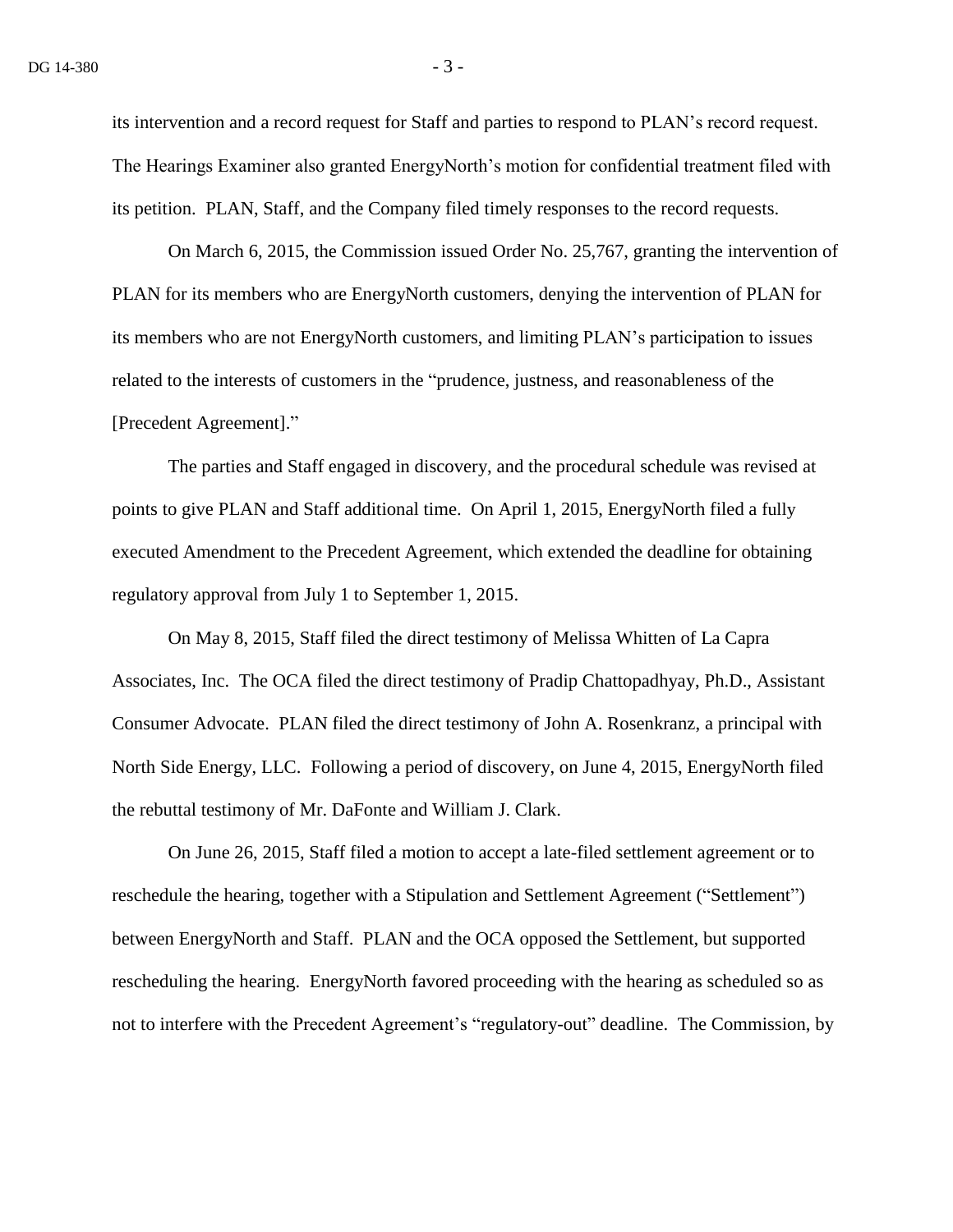$\overline{a}$ 

Secretarial Letter dated June 29, 2015, accepted the late-filed Settlement for consideration and rescheduled the hearing to July 21 and July 22, 2015.

The hearing took place as scheduled and continued for an additional day, on August 6, 2015. Staff and parties filed briefs on August 7, 2015.

### **II. PRECEDENT AGREEMENT AND ENERGYNORTH'S POSITION**

#### **A. Terms of the Precedent Agreement**

The Precedent Agreement is a 20-year contract between EnergyNorth and TGP. The terms include up to 115,000 deckatherms ("Dth") per day of firm capacity, at a fixed rate on the proposed Northeast Energy Direct Market Path pipeline project ("NED Pipeline").<sup>1</sup> Service is expected to commence on November 1, 2018, unless certain delays occur or certain preconditions are not met.

Of the total 115,000 Dth per day of capacity contracted for in the Precedent Agreement, 50,000 Dth per day is replacement of existing TGP capacity and 65,000 Dth per day is new or incremental capacity. The existing 50,000 Dth per day has a receipt point at Dracut, Massachusetts, and delivery points on the Concord Lateral. The Concord Lateral is TGP's northernmost branch pipeline originating in Dracut, which carries natural gas to primary delivery points at city gate<sup>2</sup> meters in Nashua, Manchester, and Concord (the city gate meter in Concord is referred to as the Laconia meter), for delivery to EnergyNorth's customers in New Hampshire.

<sup>&</sup>lt;sup>1</sup> NED plans to develop two separate projects, described as the "Supply Path" and the "Market Path." The NED Supply Path will transport gas from the Marcellus Shale production area in northeastern Pennsylvania to a natural gas market center location, or price point, in Wright, New York, which is the receipt point for the NED Market Path. The NED Pipeline, which is the subject of the Precedent Agreement, and is sometimes referred to by NED as the Market Path project, will transport natural gas from Wright, New York, to the market center location serving New England Markets, in Dracut, Massachusetts.

 $2 A$  city gate is a transition point between the interstate natural gas pipeline and the distribution company system.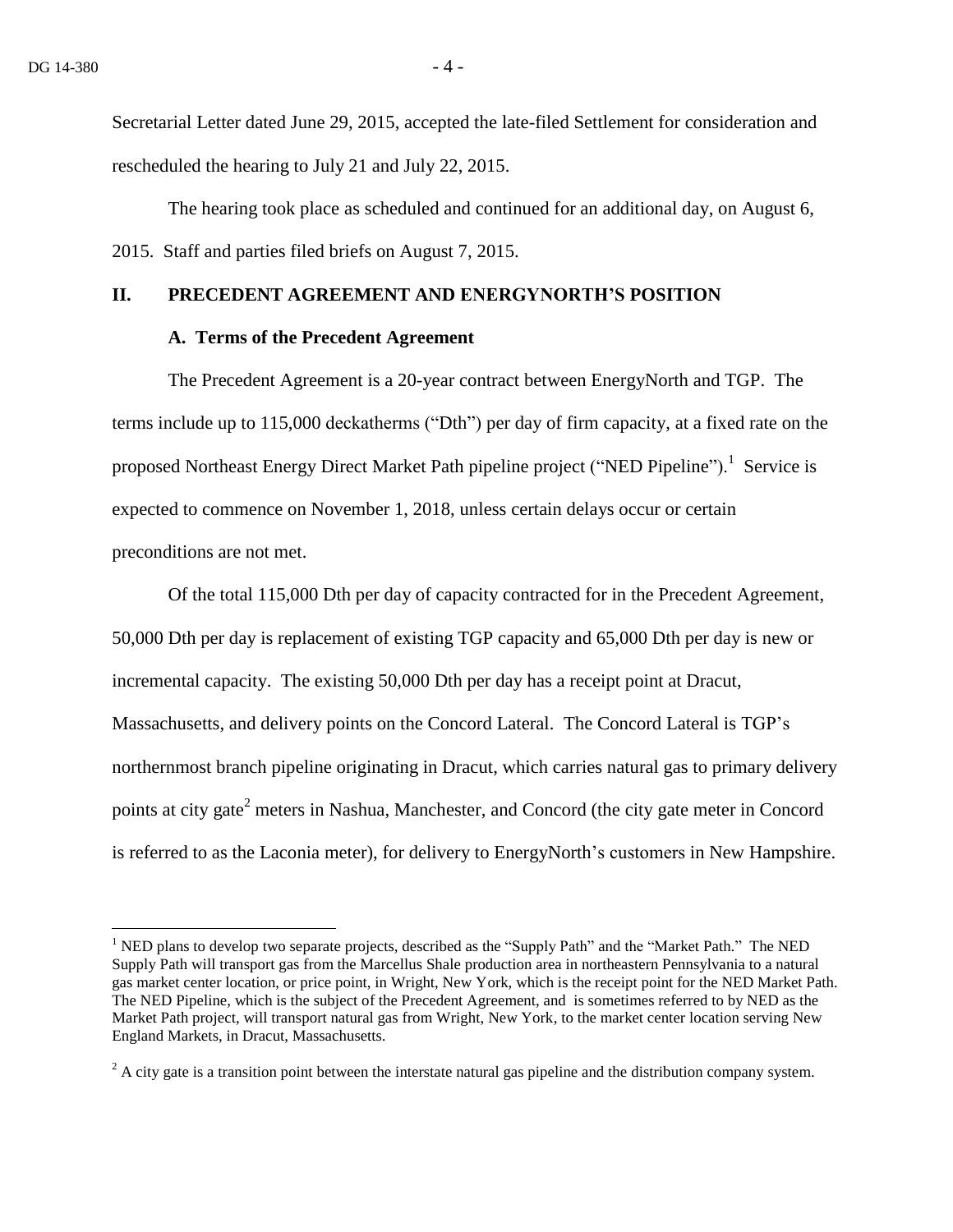The Precedent Agreement provides firm capacity from the primary receipt point at Wright, New York, to EnergyNorth's existing delivery points in New Hampshire, as well as a new delivery point in West Nashua. The NED Pipeline route traverses approximately 70 miles in Southern New Hampshire. Portions of the route are new "greenfield" rights-of-way, and portions run through existing electric transmission rights-of-way.

The rate in the Precedent Agreement is capped to limit customer exposure to cost overruns; TGP may not charge EnergyNorth more than that maximum rate. The Precedent Agreement secures other benefits, including those associated with EnergyNorth's "anchor shipper" status. EnergyNorth may extend the term of the Precedent Agreement following the initial 20-year term with the approval of the Commission. To take effect, the Federal Energy Regulatory Commission (FERC) must approve the NED Pipeline. FERC's review is ongoing.

EnergyNorth avers that it needs the Precedent Agreement's capacity to reliably satisfy existing and future customer load requirements in its service area. EnergyNorth identified its need for additional, firm capacity in its last approved Least Cost Integrated Resource Plan (IRP) (DG 13-313), and EnergyNorth's capacity needs have increased since then. The Precedent Agreement will provide EnergyNorth with opportunities to expand the reach of its distribution service and to increase distribution system reliability via West Nashua, which will be a new delivery point on the west end of EnergyNorth's distribution system. The Precedent Agreement does not dictate the route of the NED Pipeline; it is a point-to-point contract for capacity from Wright to EnergyNorth's New Hampshire city gates. EnergyNorth contends that the capacity contracted for in the Precedent Agreement is the least cost reliable resource to provide the capacity needed to serve customer demand.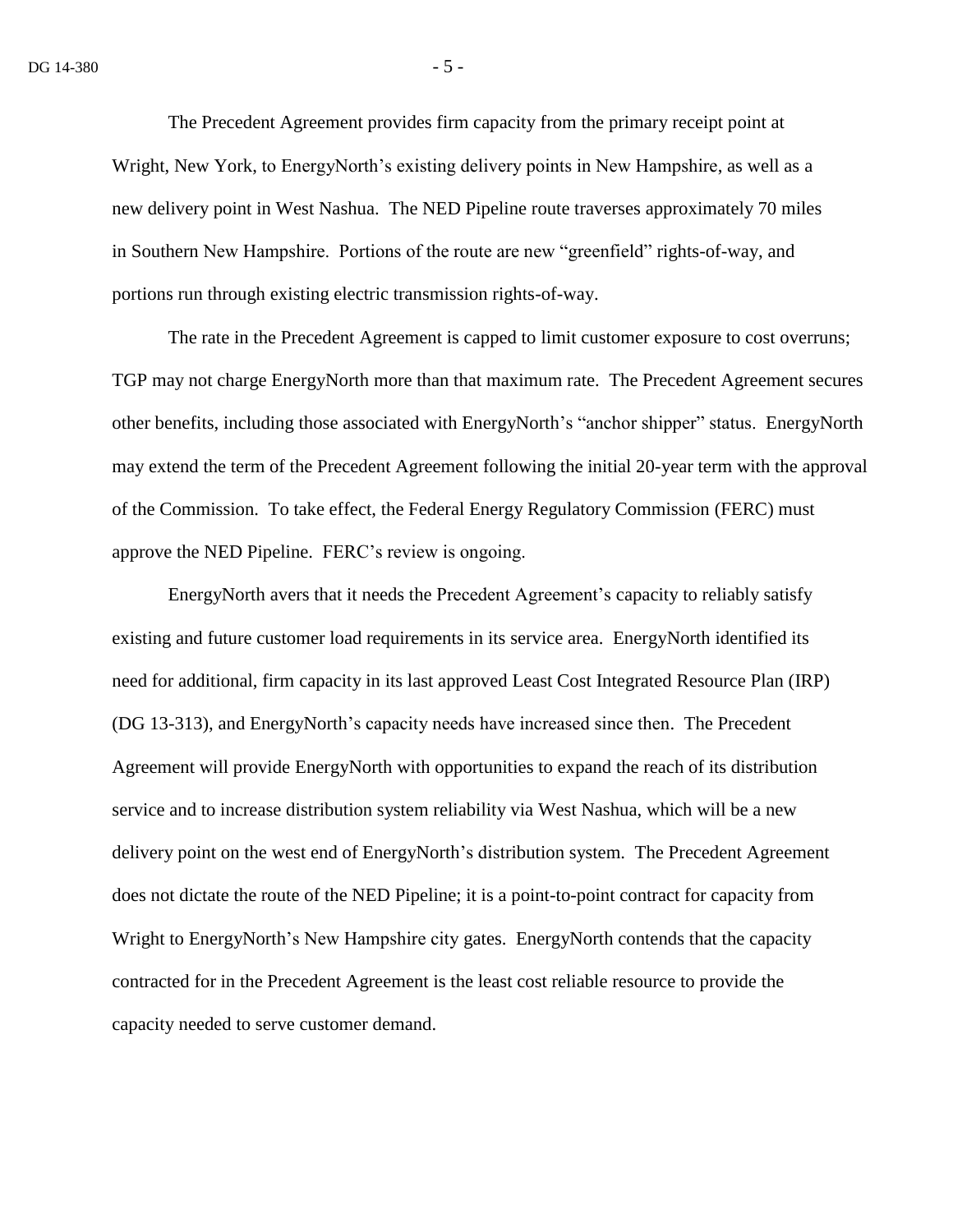$\overline{a}$ 

EnergyNorth provided an updated design day demand forecast, which it described as consistent with the approved IRP forecast methodology. EnergyNorth used a 24-year demand forecast. The short-term encompasses the 4-year period commencing with the 2014-2015 winter period and runs through the 2017-2018 winter period. The long-term period encompasses the 20-year period commencing with the 2018-2019 winter period, when the NED Pipeline is scheduled to go into service, and runs through the 2037-2038 winter period. The forecast included projected demand for iNATGAS, a new, long-term special contract customer; and for increases in reverse migration to sales service of EnergyNorth's capacity-exempt transportation customers.<sup>3</sup> EnergyNorth's demand forecast did not include potential distribution system expansion along the NED Pipeline in New Hampshire.

EnergyNorth negotiated the Precedent Agreement as part of a consortium of anchor shippers comprised of New England local natural gas distribution companies (LDCs). Each consortium member, however, requested an amount of capacity suited for its needs. The capacity provided to EnergyNorth through the Precedent Agreement is solely for the benefit of its New Hampshire customers. EnergyNorth contends that negotiating as part of a consortium allowed it and the other participating LDCs to leverage their aggregate capacity needs to negotiate a better discounted anchor shipper rate and other favorable terms that would not have been possible if EnergyNorth had negotiated on its own.

<sup>&</sup>lt;sup>3</sup> A capacity-exempt customer is a customer for whom EnergyNorth does not procure capacity; typically, the capacity-exempt customer procures and pays for its capacity in the market. Once a capacity-exempt customer returns to sales service, however, it pays its *pro rata* share of EnergyNorth's capacity costs so long as it remains a customer of EnergyNorth.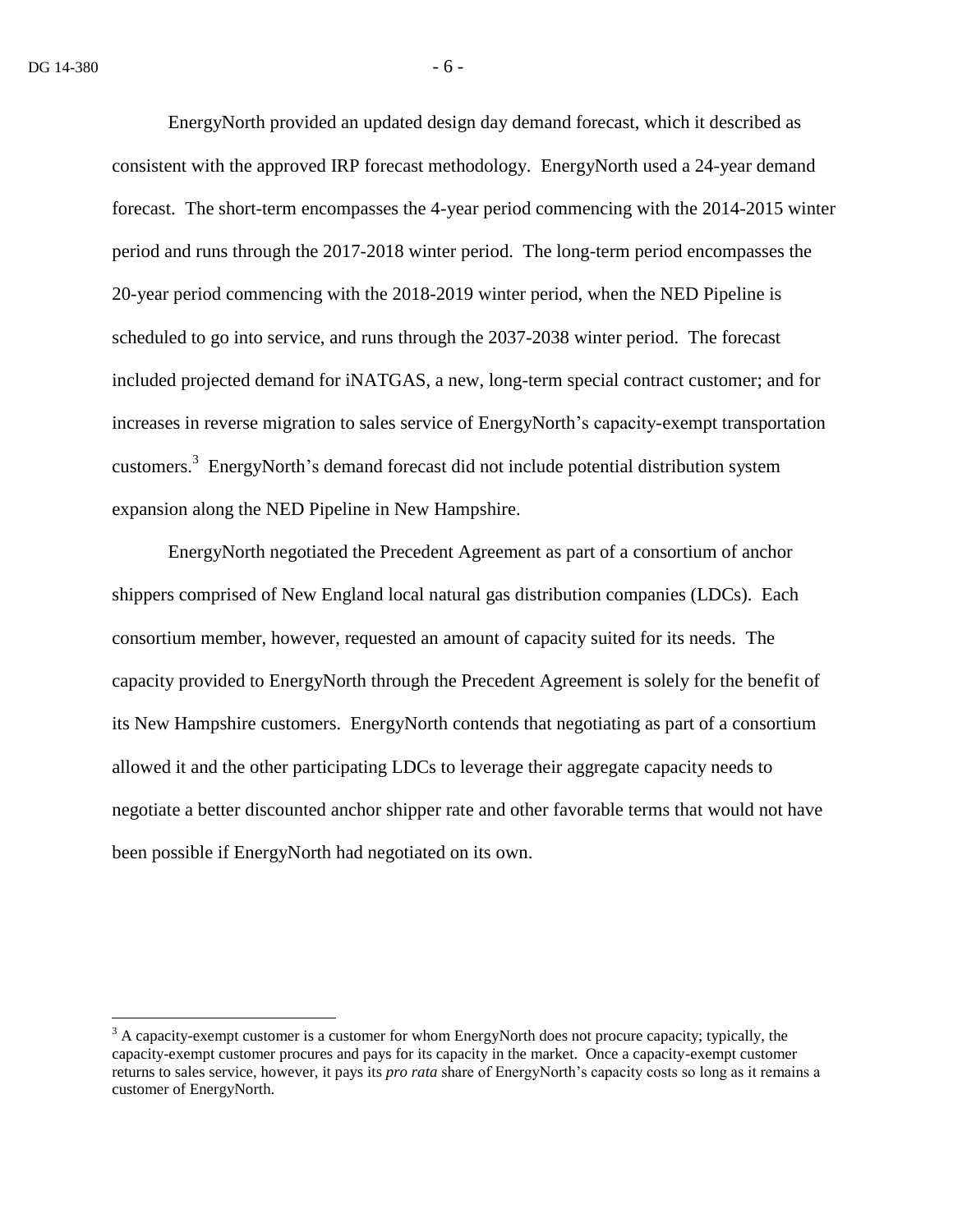#### **B. EnergyNorth's Consideration of Alternatives**

EnergyNorth analyzed the NED Pipeline against two alternative pipeline projects, TransCanada/PNGTS's C2C project and Spectra's Atlantic Bridge project. EnergyNorth assumed 115,000 Dth of capacity at the projected maximum rate for each pipeline project for 20 years. EnergyNorth used SENDOUT® (an analytical software tool used for portfolio design) to calculate the total portfolio cost for each project, from November 1, 2018, through October 31, 2038. The SENDOUT® runs showed that the cost of the alternative projects exceeded the NED Pipeline cost. Those results led to EnergyNorth's conclusion that the capacity contracted for in the Precedent Agreement is an appropriate part of a best-cost resource portfolio to meet its present and future capacity needs. EnergyNorth defined a "best-cost resource portfolio" as one that appropriately balances lower costs with other important non-cost criteria such as reliability and flexibility. DaFonte Prefiled Testimony (Dec. 31, 2014) p. 28 ln. 7-8.

The C2C and Atlantic Bridge projects, if constructed, will bring additional supply to Dracut. EnergyNorth's access to the capacity of either of those projects, however, would require upgrades to the TGP Concord Lateral. The costs of the Concord Lateral upgrades are not required for the NED Pipeline and would be an addition to the costs associated with the C2C and Atlantic Bridge projects.

EnergyNorth used estimates provided by TGP for the Concord Lateral upgrade costs that would be required for the C2C and Atlantic Bridge projects. The original estimate assumed one delivery point, at EnergyNorth's existing Nashua city gate. Subsequently, TGP provided EnergyNorth an updated estimate for the Concord Lateral upgrade, with assumptions for multiple delivery points. The updated estimate doubled the cost of the upgrade and further widened the spread between the already-higher costs of the alternative projects' capacity and the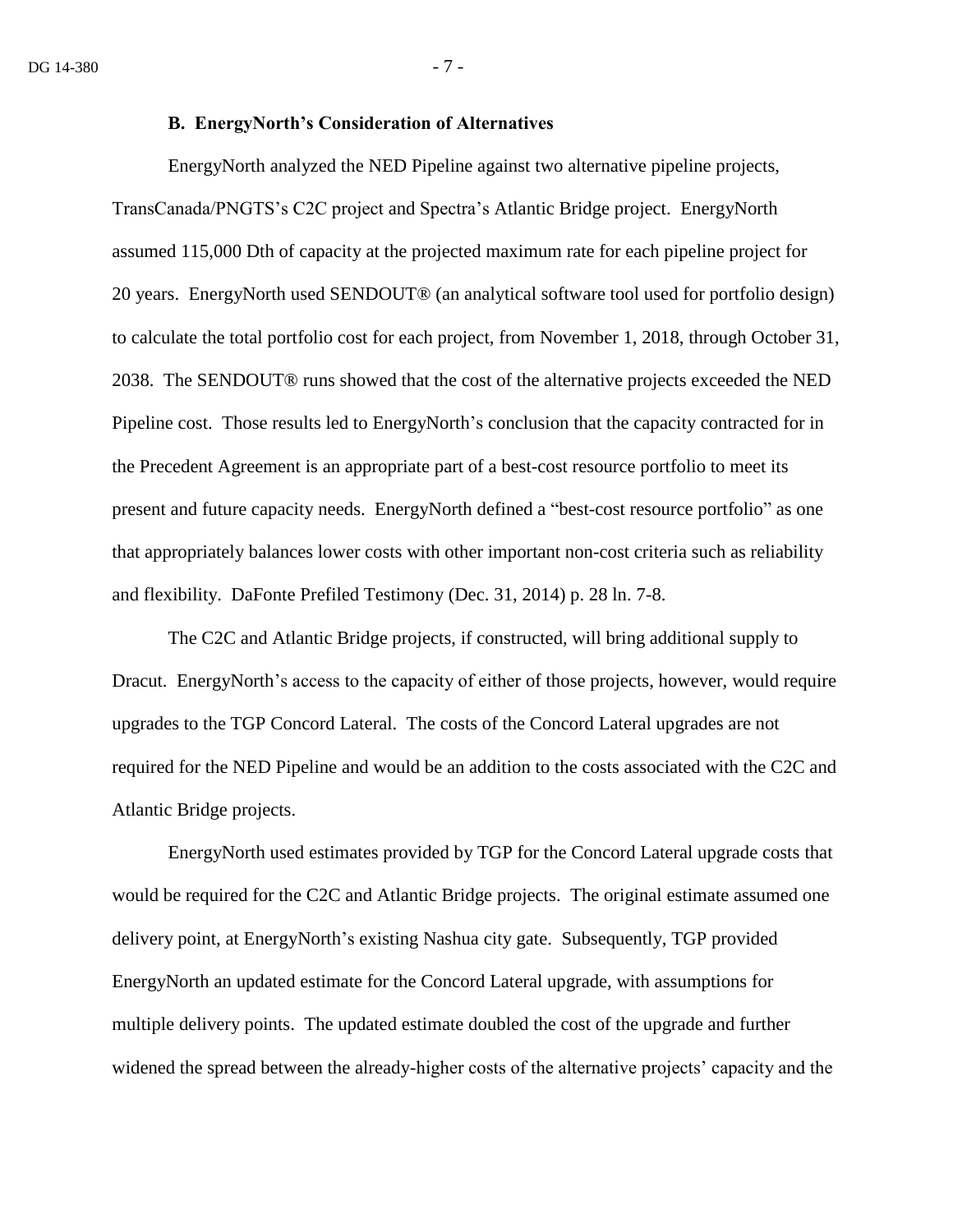lower cost of the capacity contracted for in the Precedent Agreement. The updated estimate produced capacity costs for the Concord lateral upgrade that, alone, exceeded the combined total cost of the NED Pipeline and the supply project back to Marcellus.<sup>4</sup> Transcript ("Tr.") Day 2 p. 84 ln. 9-13.

EnergyNorth did not consider expansion of its Liquid Natural Gas (LNG) facilities as an alternative to the capacity contracted for in the Precedent Agreement. EnergyNorth contends that federal law would prevent expansion of existing facilities, because the plants are located in or near densely populated areas. Federal law requires set-backs for vapor dispersion and thermal radiation zones that would make such expansion impractical. Tr. Day 2 p. 62 ln. 16-20. Also, EnergyNorth is not aware of any new sites within its franchise that would work for a new LNG facility with capacity comparable to 115,000 Dth per day. EnergyNorth's affiliate is participating in a joint venture with Northstar Industries, LLC, and Sampson Energy Company, LLC, to develop LNG liquefaction and storage in Massachusetts. The purpose of that project, however, is to back up EnergyNorth's existing LNG resources.

EnergyNorth believes that the high energy prices experienced in New England in the last three winters prompted the development of new projects, including the NED Pipeline. EnergyNorth views this project as a rare opportunity to secure capacity needed for the coming years and believes the Precedent Agreement secures such capacity on terms consistent with EnergyNorth's "best-cost" portfolio philosophy.

#### **C. The Role of EnergyNorth's Affiliates**

EnergyNorth denied that its relationship with a pipeline affiliate, Liberty Utilities (Pipeline and Transmission) Corp. ("Liberty Pipeline") influenced its decisions to contract for

<sup>&</sup>lt;sup>4</sup> See footnote 1 for a description of the NED Pipeline and the NED Supply Path project.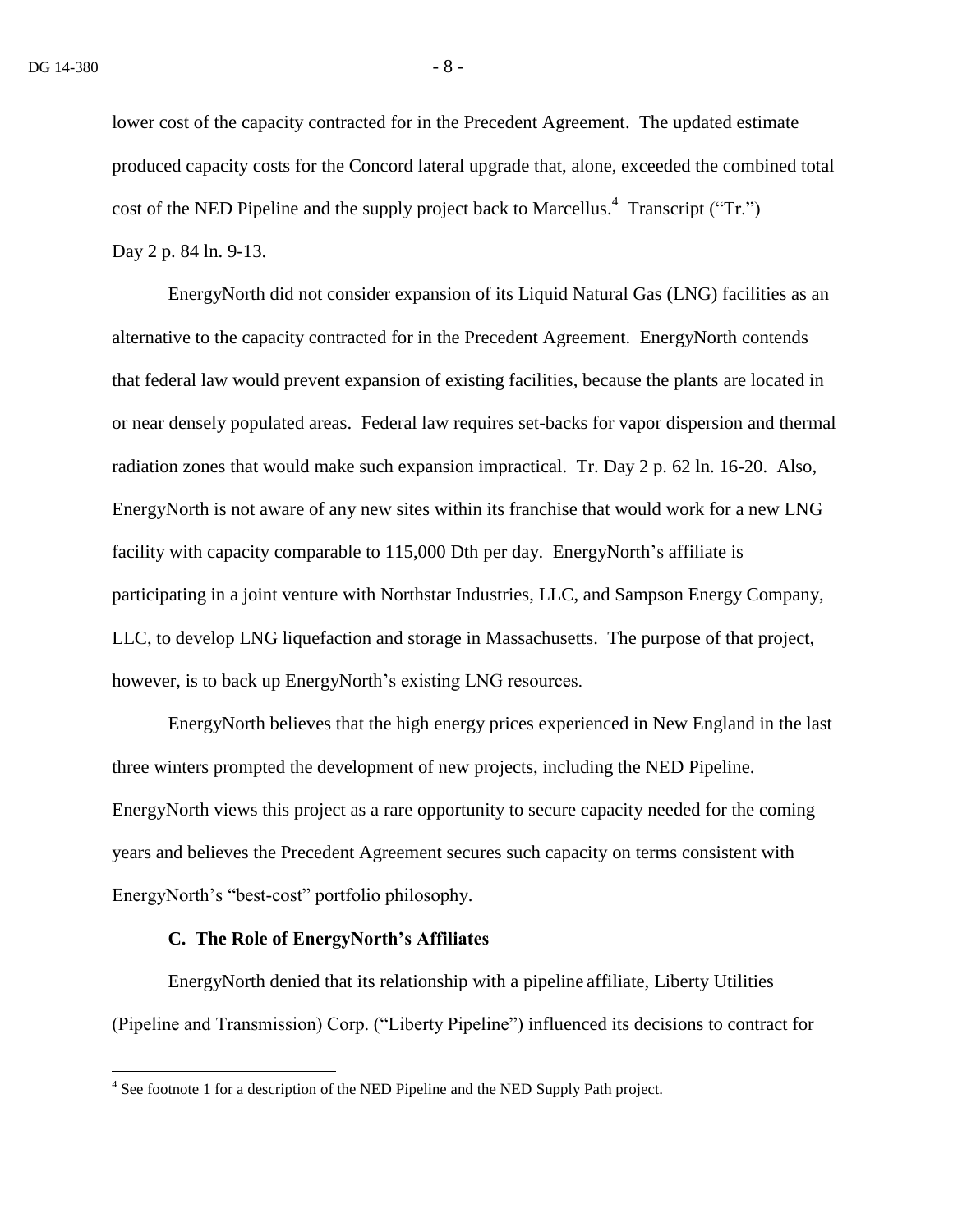capacity with TGP or to contract for a volume of 115,000 Dth per day. *See* Tr. Day 2 p. 29, ln. 18-23. Algonquin Power & Utilities Corp. ("APUC") owns both Liberty Pipeline and EnergyNorth. Liberty Pipeline and Kinder Morgan, Inc. (Kinder Morgan), jointly own Northeast Expansion LLC which in turn owns the proposed NED Pipeline. Liberty Pipeline's interest in Northeast Expansion is 2.5 percent but could increase to 10 percent. The value of Liberty Pipeline's investment is up to \$400 million. Liberty Pipeline, through Northeast Expansion, has leased its rights to capacity on the NED Pipeline to TGP, which is wholly owned by Kinder Morgan. Hearing Exh. 36. TGP will operate the NED Pipeline. On July 16, 2015, TGP announced that it would proceed with the NED Pipeline if the contracts with the LDCs, including the Precedent Agreement, are approved by the utilities' regulators.

The Precedent Agreement secures EnergyNorth's long-term use of some of the capacity available on the proposed NED Pipeline from TGP, not from an affiliate of EnergyNorth. EnergyNorth denied receiving any direction from its Board of Directors about the terms of the Precedent Agreement. *See* Transcript Day 2 page 29, lines 18-23 (Board did not discuss with management how much capacity EnergyNorth should contract for on the NED Pipeline); and Exhibit 37 (no documents exist memorializing obligations of EnergyNorth concerning the terms and conditions of the Precedent Agreement to entities involved with establishing or funding the NED Pipeline); *see also* Transcript Day 1 p. 208 ln. 8-22 (Board of Directors was not yet involved when EnergyNorth responded to the NED Pipeline open season, seeking 115,000 Dth per day).

### **D. Limitations on EnergyNorth's Ability to Renegotiate Terms**

EnergyNorth responded to suggestions that it could renegotiate the amount of capacity in the Precedent Agreement, by stating that given the terms of the Precedent Agreement, TGP has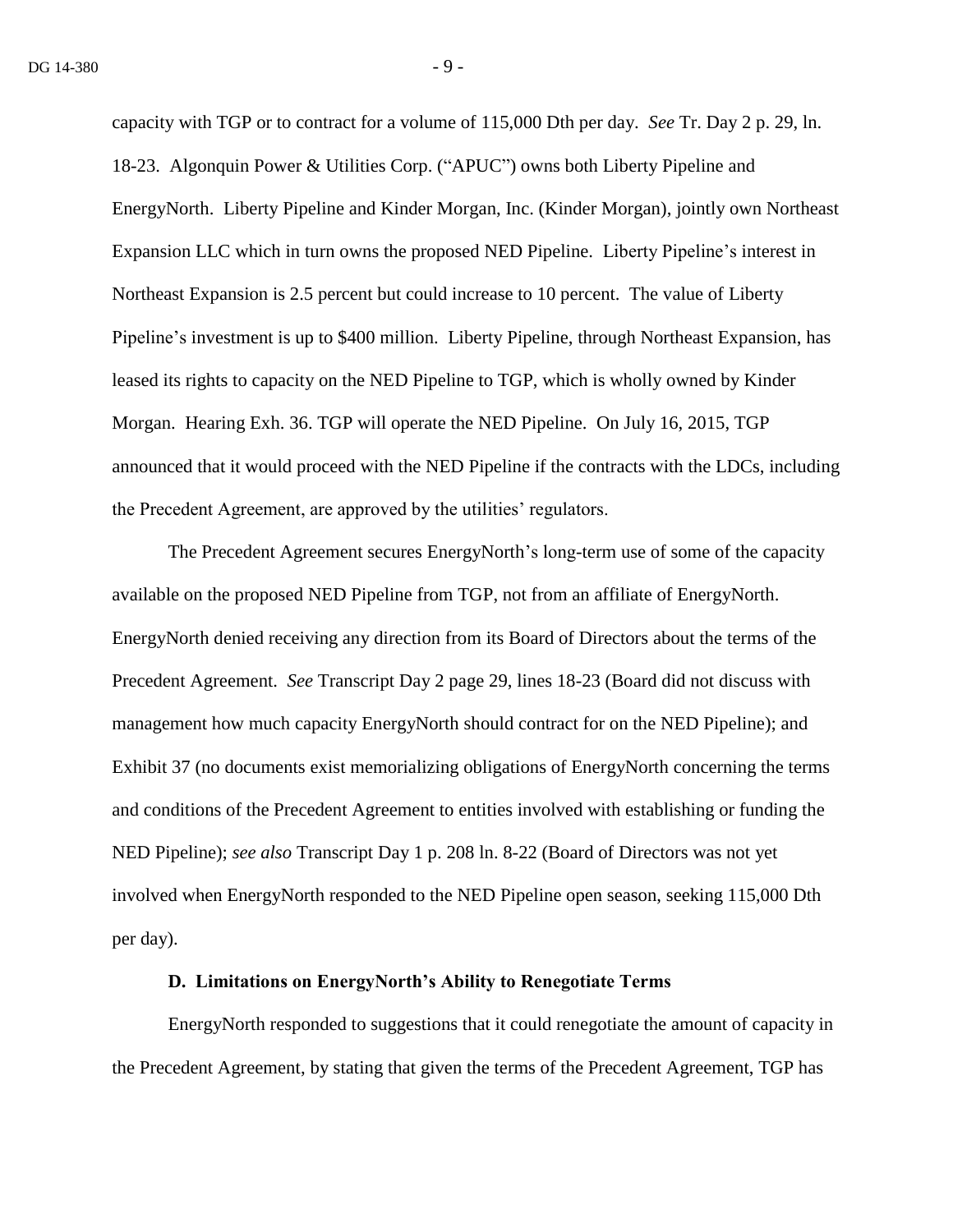no obligation to contract with EnergyNorth for any amount less than 100,000 Dth per day. EnergyNorth contended that any renegotiation of the capacity amount would require the renegotiation of all the Precedent Agreement's terms and conditions. EnergyNorth asserted that renegotiation would put customers at risk, particularly now that the C2C and Atlantic Bridge projects are fully subscribed. Risks to customers could include paying more than the fixed rate already secured by the Precedent Agreement or losing other benefits contained therein.

#### **III. INITIAL POSITIONS**

#### **A. Staff**

Staff, through its expert, opposed the Precedent Agreement as originally proposed. Staff agreed that EnergyNorth demonstrated the need for incremental capacity and that the NED Pipeline was the least-cost alternative among those considered by EnergyNorth. Staff, however, took the position that EnergyNorth had not supported, (1) the proposed amount of 115,000 Dth per day, (2) certain of its growth assumptions, and (3) retention of its propane peaking capacity, leading to Staff's initial conclusion that the Precedent Agreement may contain excess capacity to the detriment of ratepayers. Staff recommended that the Commission deny approval of the Precedent Agreement or, in the alternative, require EnergyNorth to file additional data, and exclude recovery through rates of EnergyNorth's propane peaking costs.

Staff's position has changed. Staff is now a party to the Settlement and its position on the Settlement is set forth in detail later in this Order.

### **B. OCA**

The OCA asks the Commission to reject the Precedent Agreement, arguing it is not in the public interest, it fails to protect residential ratepayers from unreasonably high financial risks of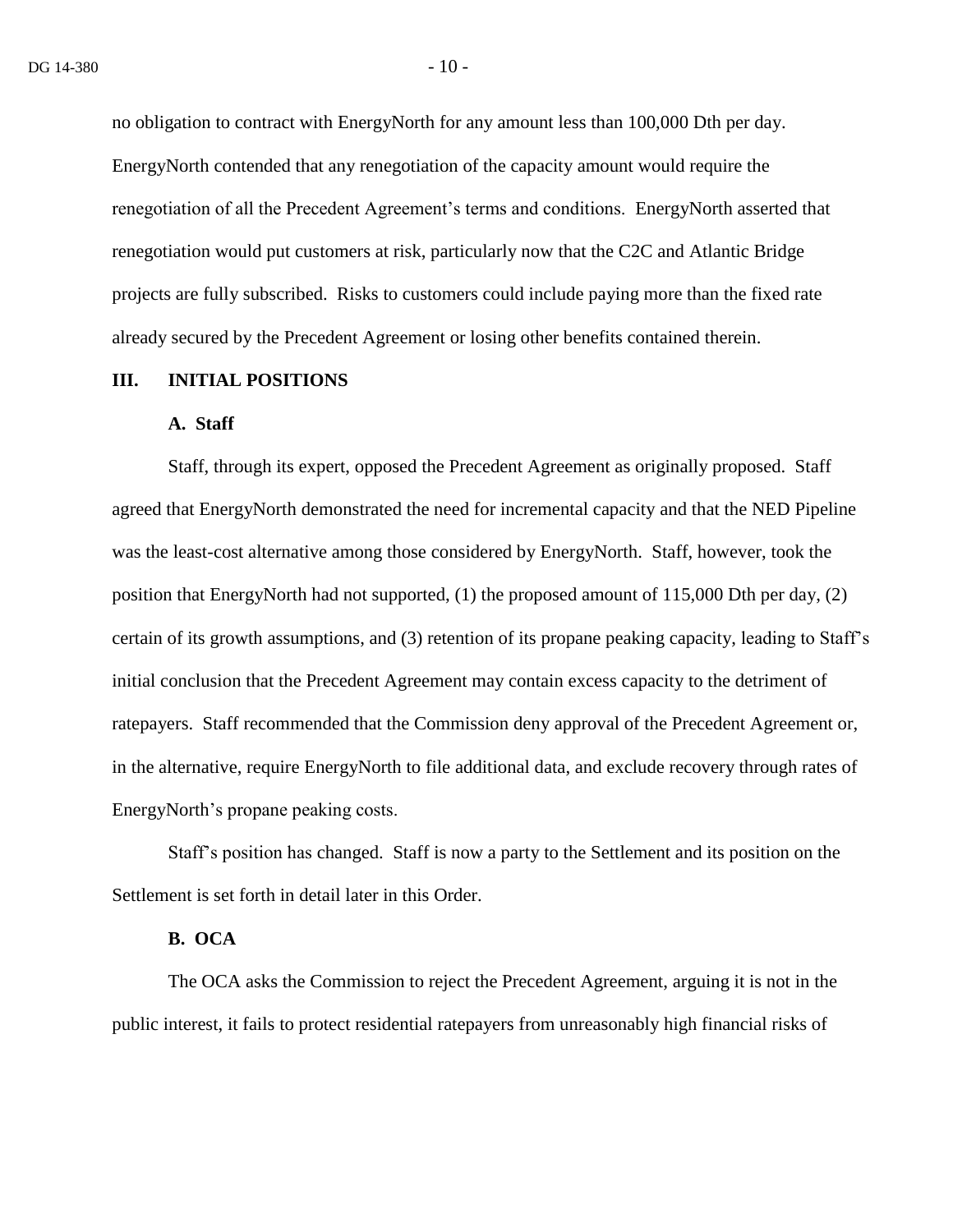excess capacity, and it does not balance the needs of the customers with those of EnergyNorth's owner. OCA's position is set forth in greater detail below.

### **C. PLAN**

PLAN urges the Commission to deny EnergyNorth's petition. PLAN asserts that EnergyNorth did not reasonably investigate its long-term capacity requirements or the reasonable alternatives available to meet that demand. PLAN contends that the proposal is speculative, not least cost, and not supported. PLAN's position is set forth in greater detail below.

#### **IV. SETTLEMENT BETWEEN ENERGYNORTH AND STAFF**

The Settlement requires a second amendment to the Precedent Agreement and imposes other regulatory requirements on EnergyNorth. EnergyNorth and Staff ask the Commission to approve the Settlement as filed, arguing that it resolves all of the outstanding issues in this proceeding, produces a just and reasonable result, and is consistent with the public interest.

EnergyNorth's and Staff's witnesses ("Settlement Panel") explained the terms of the Settlement and the ways in which the Settlement shifts risk from customers to EnergyNorth's owner. The Settlement Panel also described the Settlement's benefits to customers and how the Settlement addressed the concerns raised by other parties and Staff.

#### **A. Excess Capacity**

The Settlement initially sets the contracted amount of capacity under the Precedent Agreement at 115,000 Dth per day. Generally, the capacity-reduction requirement in the Settlement requires growth in design day capacity related to certain Commercial and Industrial (C&I) customers: iNATGAS, a new compressed natural gas distributor; capacity-exempt transportation customers switching to capacity-assigned service; and Concord Steam customers converting to natural gas. If growth in design day demand for those customers does not meet or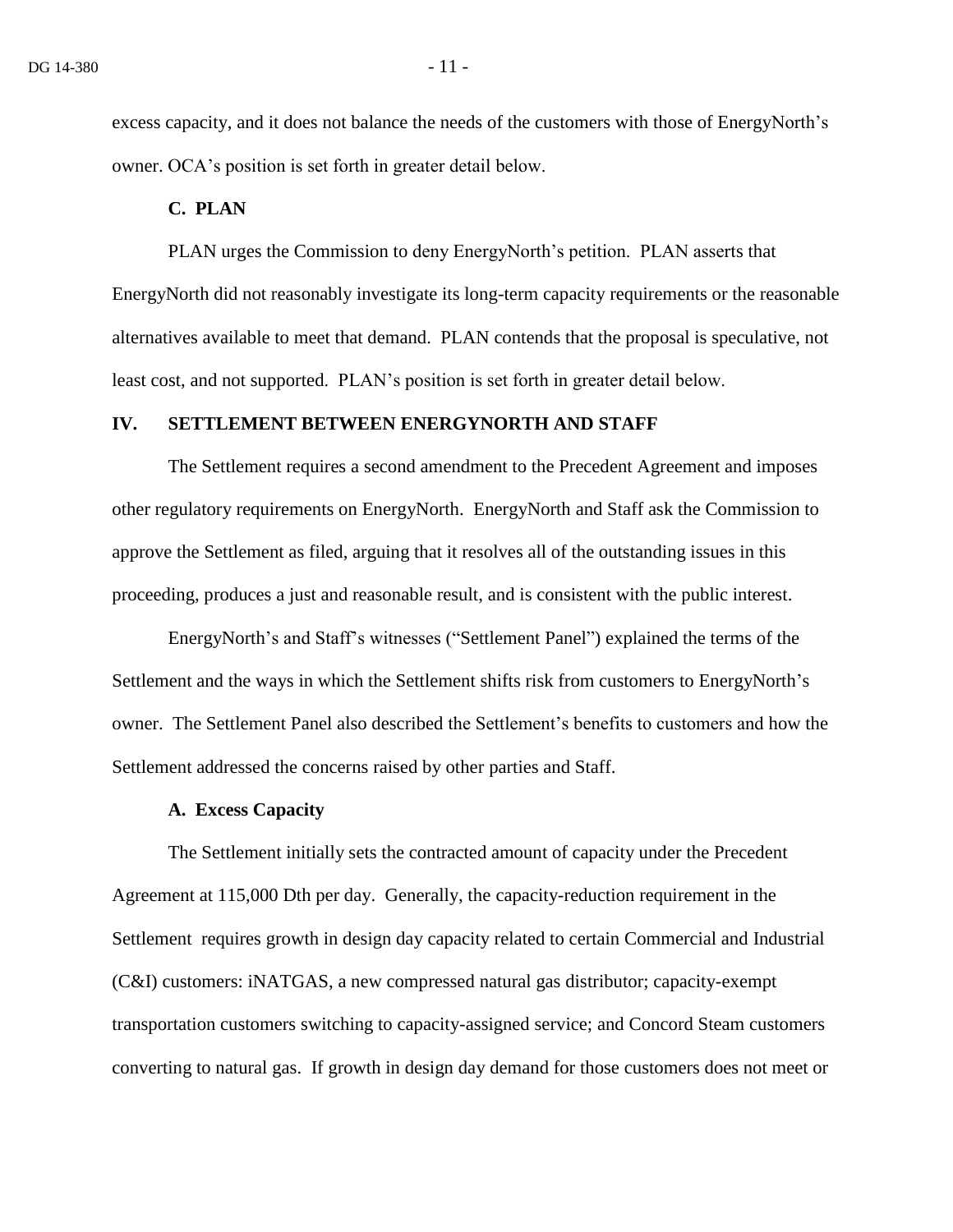exceed 10,000 Dth during the period of July 1, 2015, through April 1, 2017, EnergyNorth will reduce the amount of capacity under the Precedent Agreement from 115,000 Dth per day to 100,000 Dth per day. To effectuate this provision of the Settlement, EnergyNorth agreed to file a further amended Precedent Agreement and to report increases in design day capacity for the C&I customers identified above in Cost of Gas ("COG") filings.

As a baseline for EnergyNorth's projected capacity needs, the Settlement Panel discussed EnergyNorth's 2013 IRP, approved by the Commission in DG 13-313. In the 2013 IRP, EnergyNorth used a "resource mix optimization" model and projected a need for 90,000 Dth per day of long-term pipeline capacity, on the precursor pipeline project. The 90,000 Dth per day planned to be provided using the precursor project capacity assumed replacement of the same 50,000 Dth per day that will be replaced by some of the capacity contracted for in the Precedent Agreement. The remaining 40,000 Dth per day represented replacement of propane capacity and growth. Tr. Day 1, p 127-129.

Since then, EnergyNorth experienced significant growth and reverse migration of large capacity-exempt customers. In this docket, EnergyNorth provided updated data on capacityexempt reverse migration in rebuttal testimony. The demand resulting from the additional reverse migration offset a portion of the capacity that Staff originally considered excess.

The required 10,000 Dth per day increase in design-day demand is more than EnergyNorth's forecasted demand from iNATGAS, reverse-migrating capacity-exempt customers, and Concord Steam customers, through April 2017. In that respect, the capacityreduction requirement in the Settlement calls for EnergyNorth to exceed its projections of demand needed to serve these customers. Such an increase in design-day demand, if realized, will reduce excess capacity. The panel explained that TGP has agreed to amend the Precedent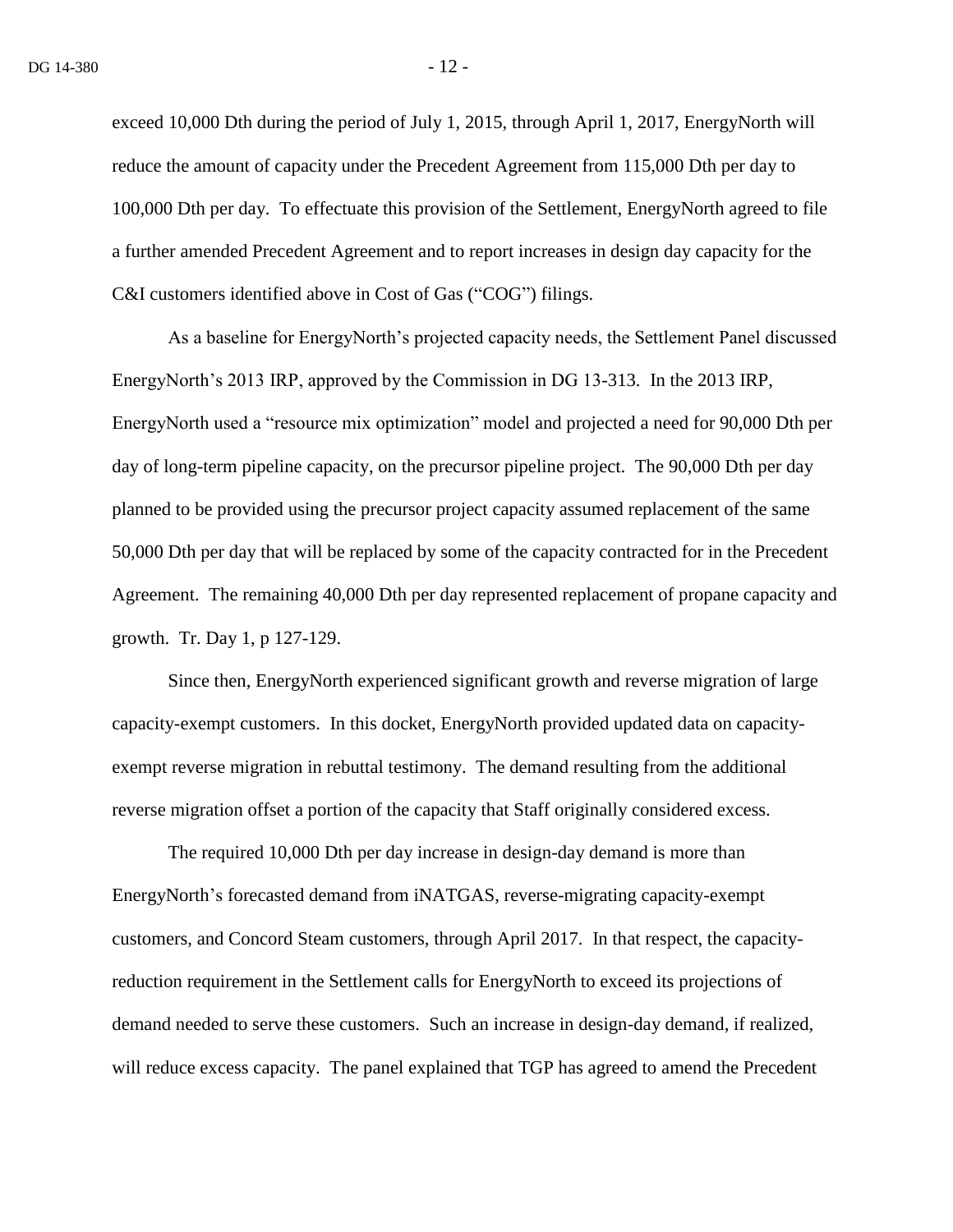Agreement to permit EnergyNorth to comply with the capacity-reduction requirement.

According to the Settlement Panel, the capacity reduction requirement protects customers by reducing the likelihood that customers would pay for excess capacity. The Settlement Panel discussed EnergyNorth's obligation to mitigate excess capacity costs. Historic and projected mitigation data provided by EnergyNorth show that it successfully mitigates unused capacity costs through asset management arrangements, capacity release through the spot market, and offsystem sales directly to third parties. All of those strategies seek to maximize cost recovery to offset fixed capacity costs. EnergyNorth estimated recovery of close to 100 percent of the maximum negotiated rate for the capacity contracted for in the Precedent Agreement during the winter period and a lesser percent during the summer. All of the mitigation revenue recovered will be credited to customers in gas rates.

#### **B. Growth Incentive**

The Settlement includes a growth incentive to offset the potential impact of excess capacity on current customers. EnergyNorth must meet one of two annual growth targets, either a Customer Target or a Sales Target. The Customer Target requires an addition of 2,000 customers a year, while the Sales Target requires a 650,000 Dth increase in annual sales. If EnergyNorth fails to meet both targets, it will be required to forgo recovery of up to \$300,000 in winter gas costs. The amount of cost recovery depends on how closely EnergyNorth comes to achieving either of the two targets. The recovery amount is deducted from EnergyNorth's winter gas costs collected from ratepayers. Any deduction reduces shareholder return and benefits customers. The growth rates will be determined beginning with calendar year 2017.

The growth incentive applies so long as certain of EnergyNorth's propane plants remain in service or until the average growth rate exceeds a specified amount over a consecutive three-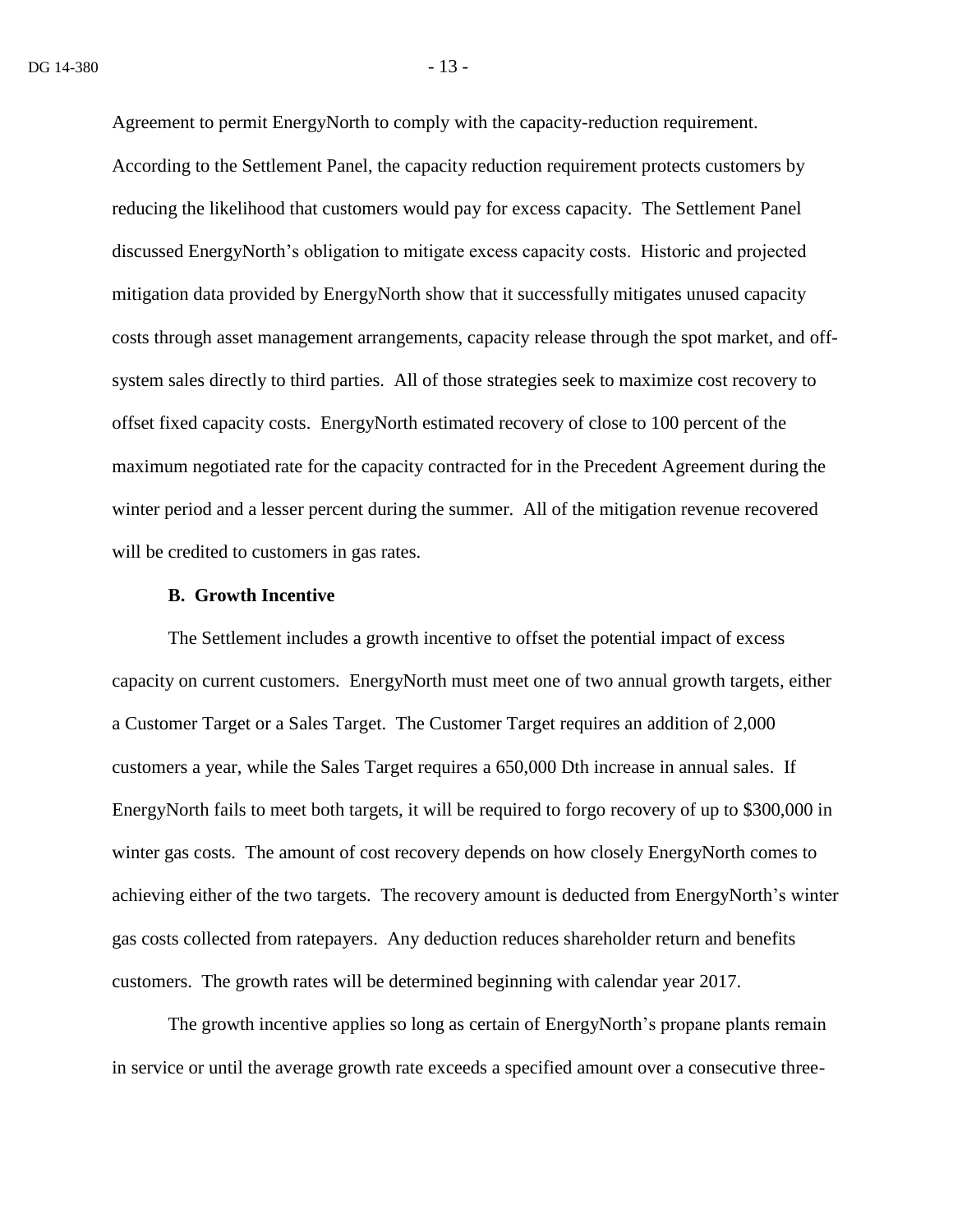$\overline{a}$ 

year period. With respect to propane plants, by the time the growth incentive applies beginning in 2017, EnergyNorth will have begun an analysis for its next IRP of any remaining propane plants' revenue requirement, as discussed below. The growth incentive will cease to apply if EnergyNorth retires all non-pressure-support propane facilities.<sup>5</sup> To the extent that fewer than all of those plants are retired, the Settlement provides for proportionate reductions to the financial penalties.

With respect to customer growth, the growth incentive will cease to apply if EnergyNorth adds 7,200 customers or increases sales by 2,340,000 Dth over a three-year period. EnergyNorth will report information related to the growth incentive mechanism in its summer COG filings.

The growth targets in the Settlement Agreement are consistent with EnergyNorth's internal growth targets, Clark Prefiled Testimony (June 4, 2015) p. 12 ln. 2-7, and are two to three times higher than the growth included in EnergyNorth's projections in its filing of 600 to 800 customers per year. EnergyNorth Brief page 8 (citing Tr. Day 2 p. 166 ln. 9-13). The incentive growth target also exceeds EnergyNorth's forecasted demand from C&I customers made in support of the Precedent Agreement. In addition, both growth targets are higher than EnergyNorth's highest growth year levels, by 65 percent for customer growth and by 15 to 20 percent for demand growth. Like the capacity-reduction requirement, the growth targets incent EnergyNorth to put its capacity to use and reduce excess capacity sooner than originally projected.

The Settlement Panel discussed EnergyNorth's recent growth successes and potential. For instance, an expansion project under construction in Bedford will bring natural gas service to 11 new commercial customers and has the potential of reaching more than 40 new residential

<sup>&</sup>lt;sup>5</sup>Propane plants in Nashua, Manchester, and Tilton, and propane storage in Amherst, to the extent the storage is not used to serve Keene, or used for pressure support.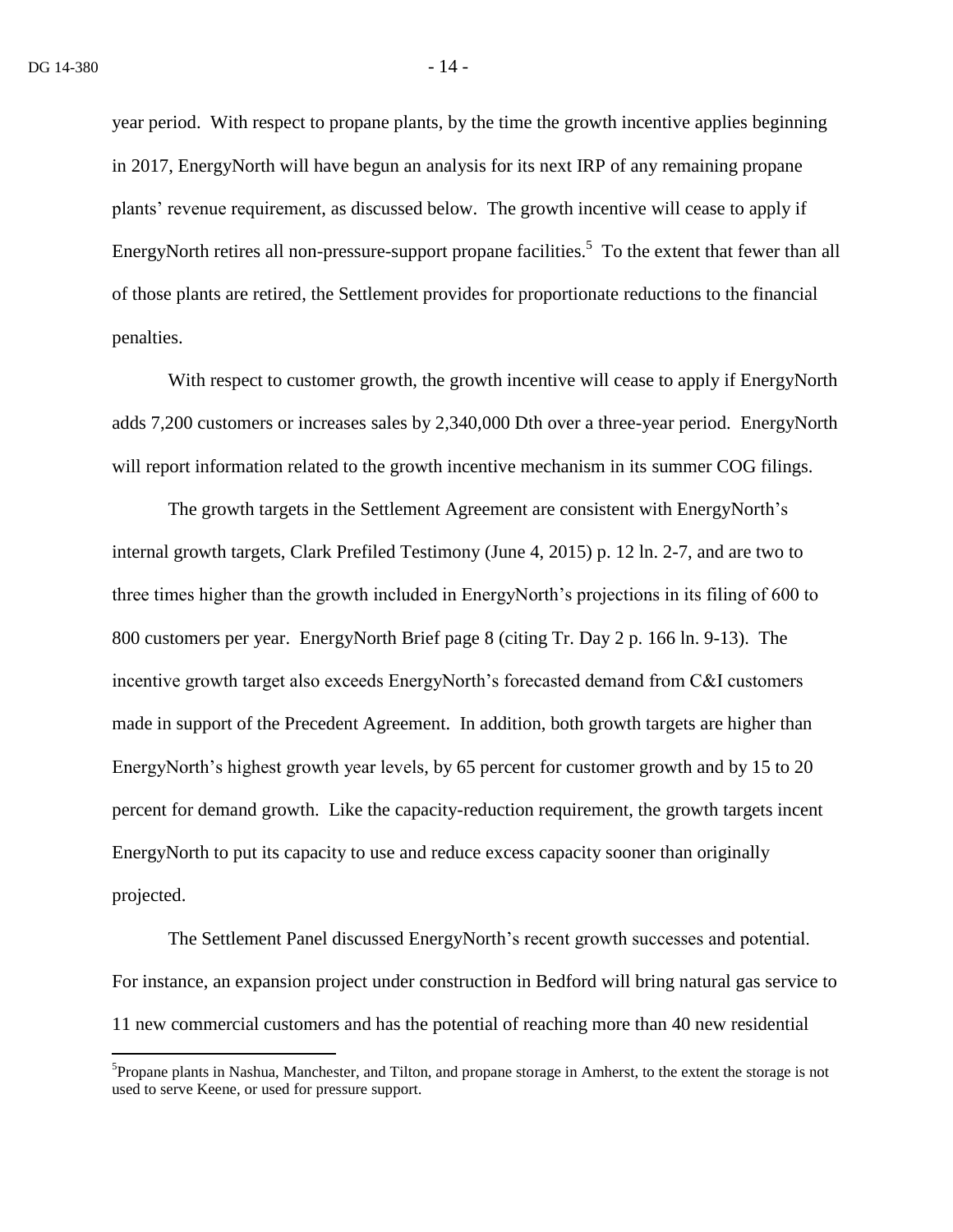customers. Tr. Day 1 p. 74 ln. 4 through p. 75 ln. 18. EnergyNorth attributed its increased growth to the addition of local sales personnel and recent changes to its line-extension tariff; an indication of its commitment to growth. EnergyNorth's growth focus includes projects within EnergyNorth's existing franchise territory and outside of it, and customers along and "off" the existing distribution system.

Potential areas of growth should Liberty have access to more capacity if the Precedent Agreement is approved include Keene, Bedford, Laconia, and the eleven communities along the route of the NED Pipeline. EnergyNorth estimated that the demand in Keene and along the NED Pipeline in New Hampshire could increase demand by up to 2.3 million Dth per year, depending on saturation rates. Other growth could occur in conjunction with reliability and redundancy investments such as a lateral off the new West Nashua city gate, running north to connect to the distribution system in Manchester. EnergyNorth referred to the new lateral as a "parallel backbone" for its system. EnergyNorth's projections in this proceeding did not include any growth in those potential areas. Consequently, if this and other growth occurs, any excess capacity resulting from approval of the Precedent Agreement may be reduced much sooner than originally projected by EnergyNorth and the costs of this new capacity will be shared among a greater number of customers.

#### **C. Additional Settlement Requirements**

The Settlement requires EnergyNorth to provide certain data and analysis in its next IRP filing. Specifically, the Settlement requires a cost/benefit analysis of a lateral to serve the Keene Division off of the NED Pipeline; a forecast of load on a customer-class basis; an analysis of the impact of energy efficiency in the demand forecast; and an analysis of the potential retirement,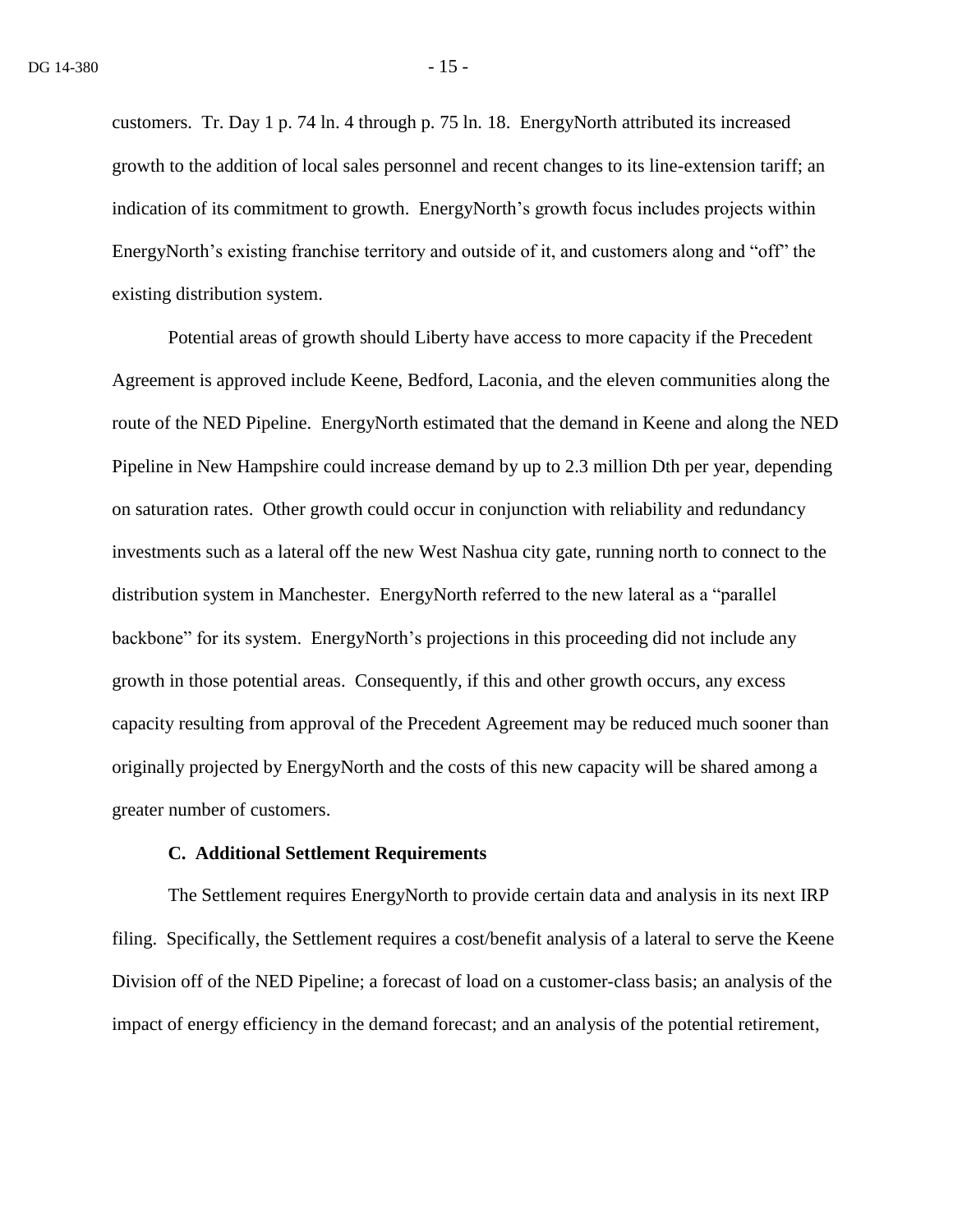and the revenue requirements, of each of its propane facilities. EnergyNorth's next IRP is due in February 2017.

The Settlement Panel reviewed the Settlement's IRP requirements. EnergyNorth will use the additional IRP data to analyze the cost-effectiveness of all of its capacity resources including specifically the propane peaking facilities. The capacity analysis will include the capacity contracted for in the Precedent Agreement if the Commission approves the Settlement. At that point in time, however, the costs of such capacity will not be included in EnergyNorth's rates. By February 2017, EnergyNorth will also have additional market and growth experience and data to consider in its analysis. Ultimately, if any of EnergyNorth's existing capacity is not costeffective, EnergyNorth will plan to reduce that capacity, and the associated cost.

Pre-existing capacity includes the Company's propane plants that are more than 40 years old and are at or beyond their useful accounting life. EnergyNorth acknowledged that they are not long-term viable supply alternatives and retiring the propane capacity will offset capacity costs contracted for in the Precedent Agreement. EnergyNorth estimated that propane plant retirements, along with the increased demand and growth required by the Settlement, will eliminate excess capacity in less than 10 years.

#### **D. Benefits of the Precedent Agreement as Amended by the Settlement**

The Settlement Panel discussed the benefit of switching the receipt point for the Dracut 50,000 Dth/day to Wright. While the rate for Dracut capacity is less than the capacity rate from Wright, the Dracut supply market has experienced significant gas price and capacity instability in recent years, and EnergyNorth's gas rates from Dracut have included premiums due to demand exceeding supply. Forces contributing to the Dracut market instability have included reduced production of and high global demand for LNG, as well as high demand for capacity within New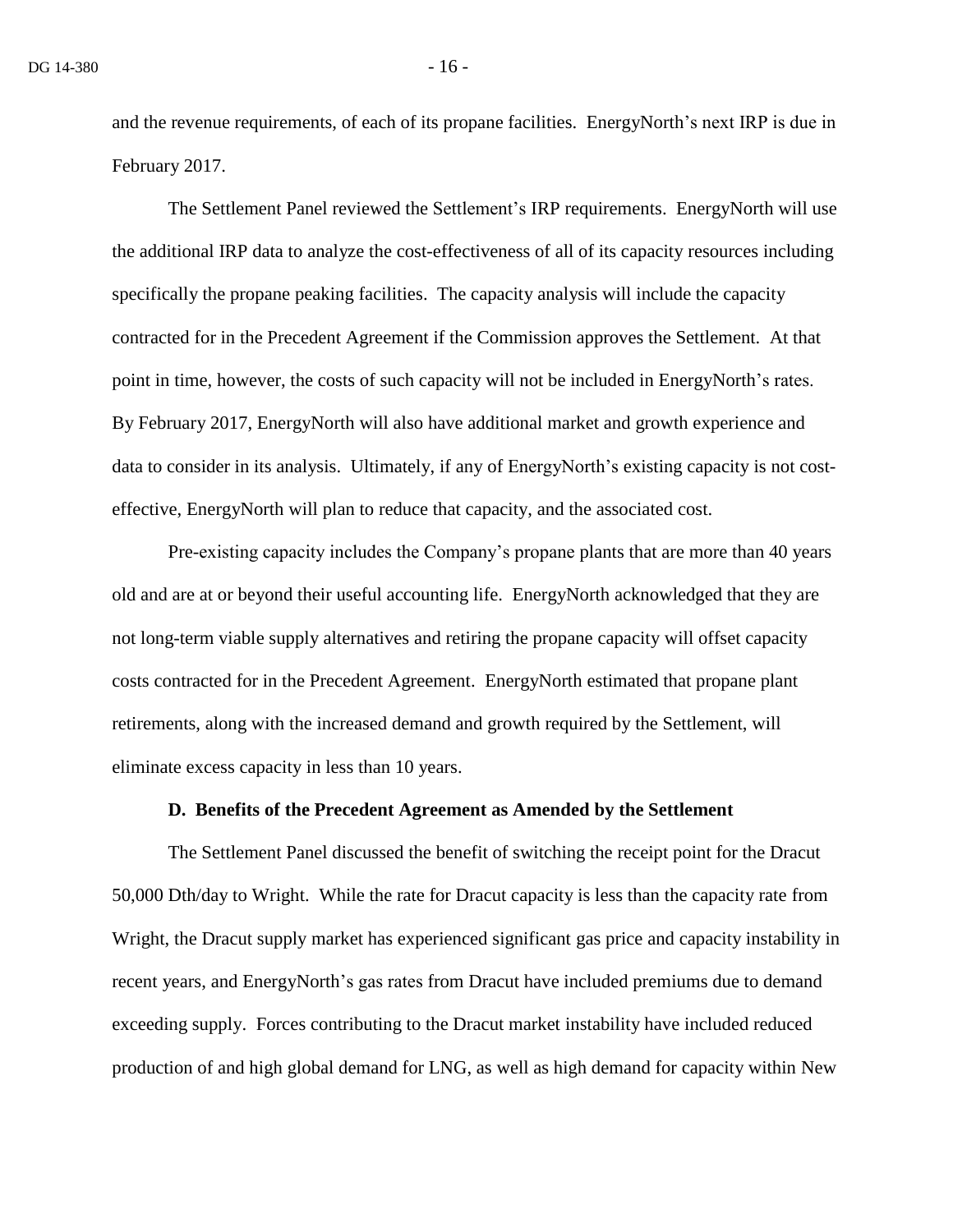England. In recent years, Dracut gas supply has been the highest-priced gas in the United States. Avoiding the continued exposure to Dracut's price volatility and the insecurity associated with Dracut supply are goals of the Precedent Agreement and the Settlement.

The Settlement Panel referred to Wright as a developing supply market. The Constitution, Dominion, and NED Supply Path<sup>6</sup> pipeline projects are proposed to bring supply in the next few years from the Marcellus natural gas production area to Wright. Marcellus supply is abundant and the lowest priced gas in the United States. Consequently, EnergyNorth expects the Wright supply market to be sufficiently liquid by the time the NED Pipeline comes online. EnergyNorth also expects the total cost for supply and capacity at Wright to be lower than the total cost of the existing supply and capacity from Dracut. EnergyNorth estimated capacity costs from Marcellus to Wright based on the Constitution project, which has been approved by the FERC.

To protect customers from the consequences of insufficient supply at Wright, the Precedent Agreement is not effective unless a certain volume of supply is available when the NED Pipeline project goes into service. The initial capacity projected for the Constitution pipeline could satisfy that liquidity need. In addition, EnergyNorth may entertain the purchase of supply transported to Wright on the Constitution pipeline. Contracting for long-term capacity on the NED Supply Path is another possible way to get supply from Marcellus to Wright, and into the Precedent Agreement's proposed NED Pipeline capacity. EnergyNorth expects the NED Supply Path to bring approximately the equivalent of a million Dths a day of supply to Wright.

EnergyNorth, as part of the LDC Consortium, is negotiating with TGP for long-term capacity on the NED Supply Path. EnergyNorth states that the Supply Path capacity would

 6 See earlier footnote 4 for a description of the NED Supply Path project.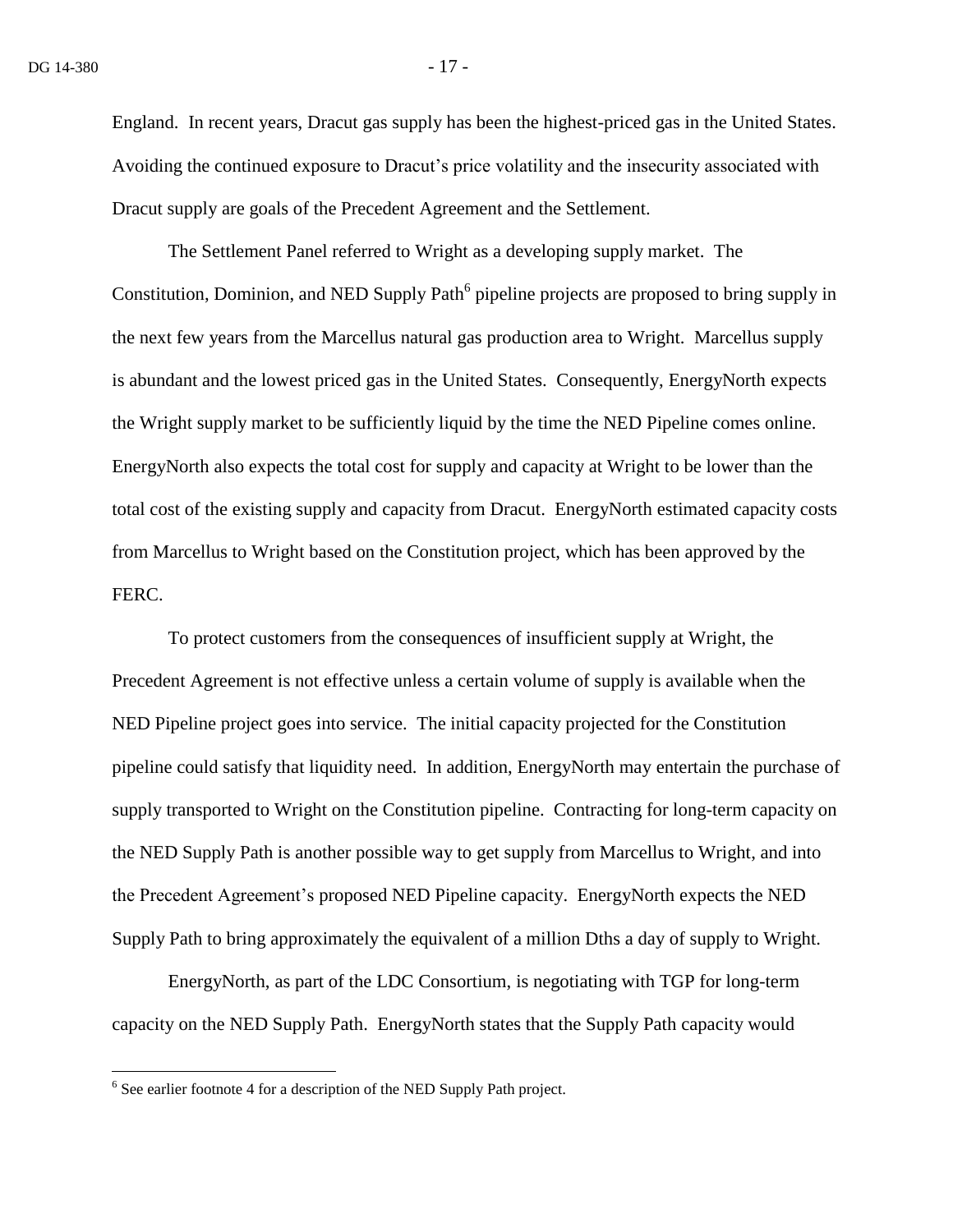secure lowest-cost supply at Marcellus and would provide opportunities for EnergyNorth to optimize its use of storage capacity in that market area to the benefit of customers. Direct access to Marcellus supply would give EnergyNorth the ability to purchase lower-priced gas and the ability to forecast prices more accurately, due to reduced volatility of prices. Also, as an anchor shipper on the NED Supply Path, EnergyNorth and its customers would enjoy other benefits similar to those in the Precedent Agreement.<sup>7</sup>

The Settlement Panel discussed the value to customers of the new West Nashua delivery point in terms of reliability. EnergyNorth expects the new delivery point to add redundancy and improve distribution system reliability as well as to aid in growth. A new lateral from West Nashua would relieve EnergyNorth's sole reliance on the Concord Lateral, and opportunities for growth along the route may exist. The Settlement Panel discussed the value to customers of the high pressure flow capacity contracted for in the Precedent Agreement. EnergyNorth will be able to deliver higher pressure gas to customers, also supporting system expansion and customer growth. In addition, the higher pressure capacity may reduce the need for the propane plants' peaking services.

#### **V. POSITIONS OF NON-SETTLING PARTIES**

#### **A. OCA**

 $\overline{a}$ 

The OCA argues the Settlement Agreement is not in the public interest and should not be approved. The OCA agrees that EnergyNorth needs some incremental, long-term pipeline capacity, but disagrees with the amount of capacity secured by the Precedent Agreement. The OCA contends that EnergyNorth should have evaluated retaining its existing Dracut 50,000 Dth

 $<sup>7</sup>$  EnergyNorth expects to seek Commission approval of another precedent agreement with TGP, for NED Supply</sup> Path capacity soon.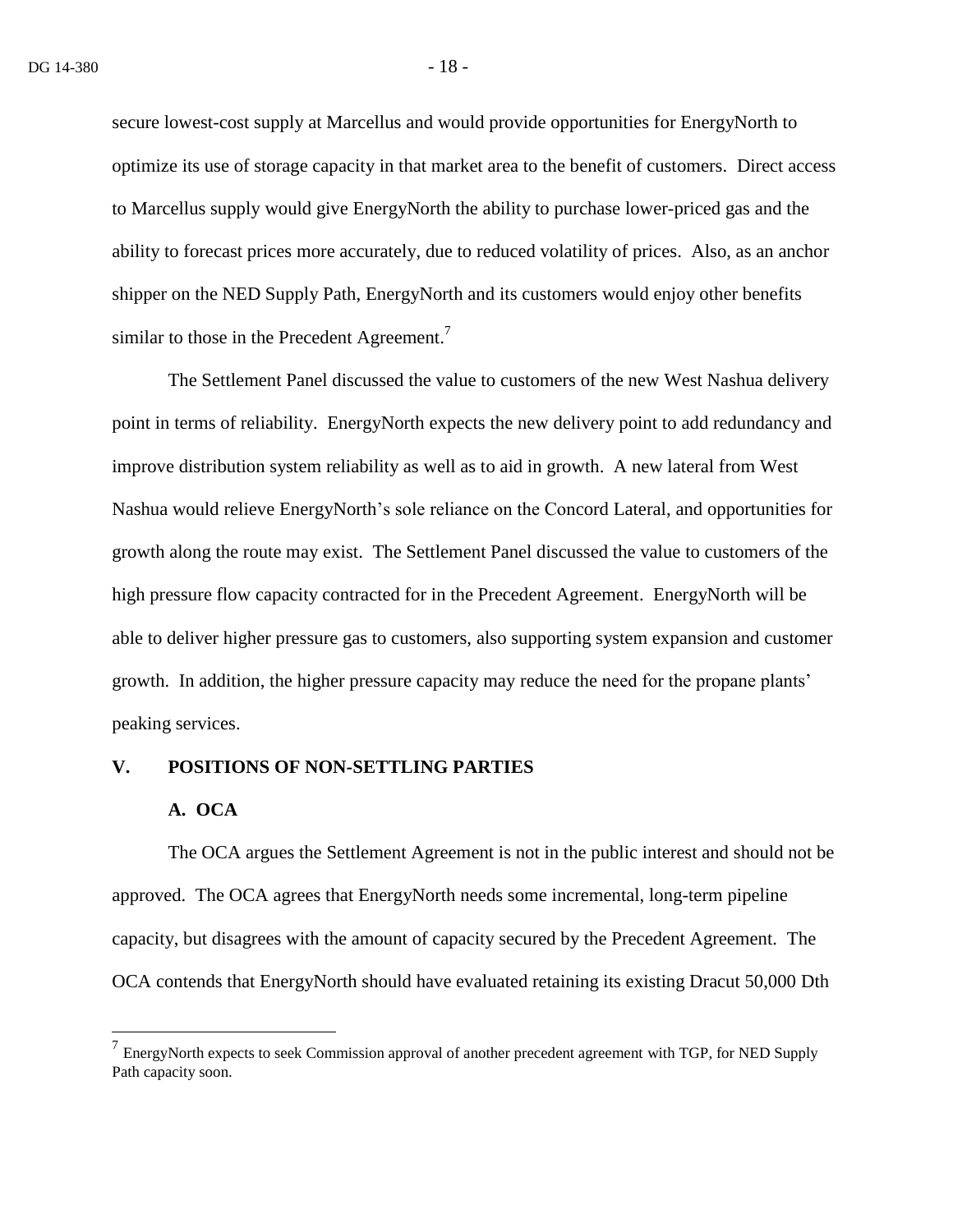per day instead of replacing it entirely with new capacity and recommends that the Commission hold its decision on the Precedent Agreement until EnergyNorth provides additional analysis of customer demand and the alternatives available to meet it. The essence of the OCA's position is that EnergyNorth did not estimate demand appropriately and assumed unreasonably high growth for iNATGAS sales, capacity-exempt returning customers, and new franchise territories.

The OCA believes that instead of 24 years, EnergyNorth should have used a five- to tenyear planning horizon. The OCA claims that planning beyond ten years results in excess capacity procurements by EnergyNorth. The OCA suggests that a range of 75,000 to 90,000 Dth per day of capacity would be more appropriate, assuming EnergyNorth retains its propane capacity.

The OCA's witness, Dr. Chattopadhyay, acknowledged that the 2013 IRP analysis, which EnergyNorth used as a starting point for its Precedent Agreement analysis, employed a resource mix optimization methodology and included 90,000 Dth per day of pipeline capacity. On crossexamination, Dr. Chattopadhyay agreed that, assuming retirement of EnergyNorth's propane capacity and using EnergyNorth's projected numbers for the demand associated with iNATGAS and reverse-migrating capacity exempt customers, the capacity amount needed for 10 years is above 100,000 to 115,000 Dth per day. Transcript Day 3 page 64 line 22 to page 65 line 13; page 66 lines 3 to 16; and page 66 line 19 to page 67 line 1.

The OCA argues EnergyNorth's analysis overstated the price of supply at Dracut and used overly-optimistic projections for excess capacity mitigation. That is a problem, according to the OCA, because the Settlement does not require EnergyNorth to realize any particular level of capacity mitigation revenue and, in that way, leaves customers at risk for excess capacity costs.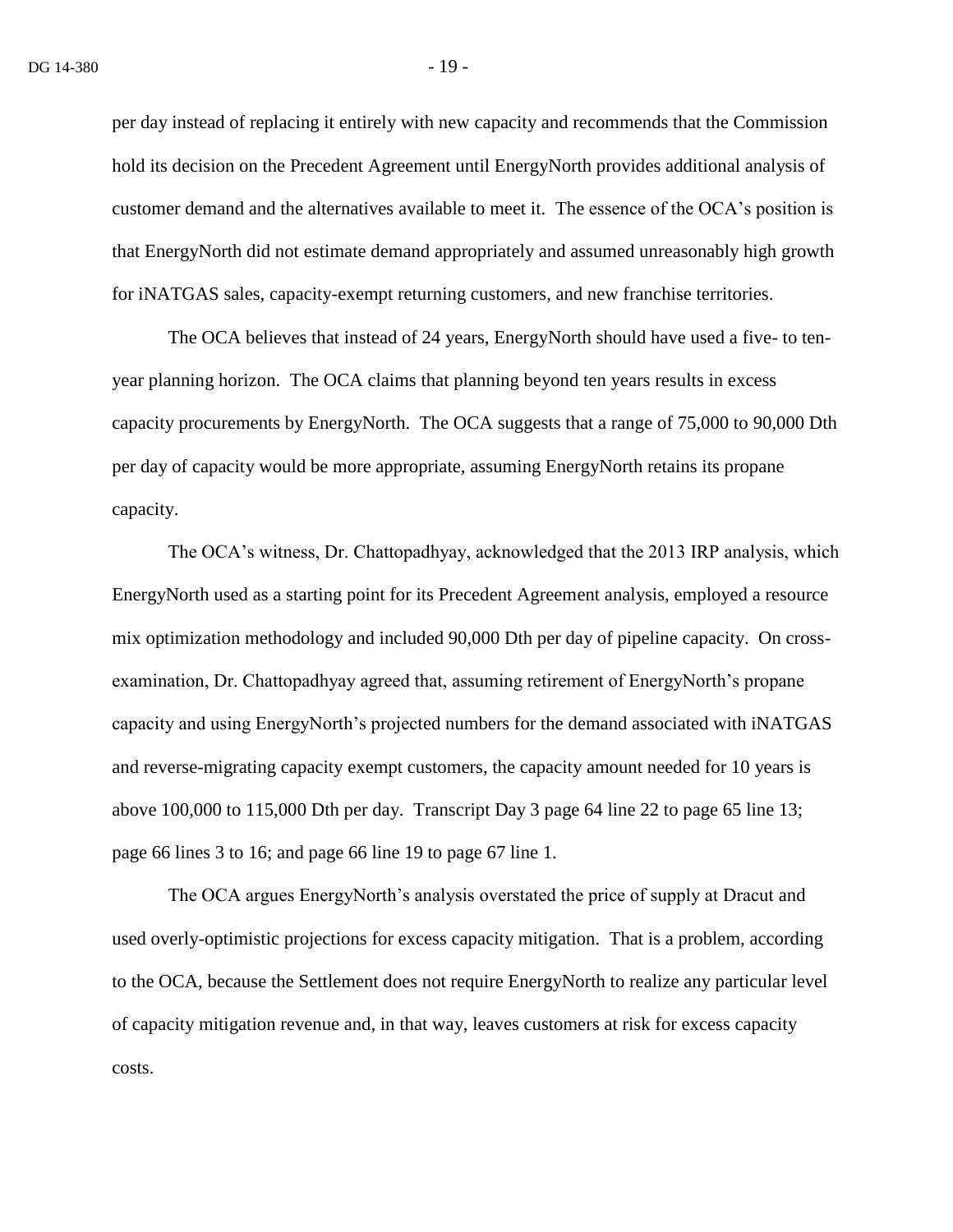The OCA agrees that, apart from the amount of capacity, the NED Pipeline has benefits for EnergyNorth and its customers, including the flexibility to retire the propane plants if doing so is cost effective, and the increased reliability from a second delivery point on EnergyNorth's system. The OCA also views the growth incentive in the Settlement as helpful, but argues that the related financial penalty is not meaningful. APUC is a \$4.5 billion company with diversified assets all over North America; a loss of \$300,000, the maximum possible penalty if the growth incentives are not met, will have no noticeable impact on shareholder revenues.

#### **B. PLAN**

PLAN argues that the Settlement does not resolve the deficiencies in the Precedent Agreement. PLAN also challenges EnergyNorth's ability to mitigate excess capacity costs, meet the Settlement's growth requirements, and realize the value of the new West Nashua interconnect.

Like the OCA, PLAN agrees that EnergyNorth needs some amount of incremental capacity, but disagrees with the amount of capacity secured by the Precedent Agreement. PLAN contends that the additional 65,000 Dth per day of new capacity results in significant excess capacity and that EnergyNorth should have undertaken additional analyses of the different projects, using lower amounts of new capacity, such as an additional 25,000 to 30,000 Dth per day.

Also similar to the OCA, PLAN contends that procuring capacity using a 10-year planning horizon is more appropriate than the longer periods used by EnergyNorth, because PLAN is confident that there will be opportunities to contract for additional capacity after ten years. PLAN also suggests that additional capacity could become available on the NED Pipeline if compression is added in the future.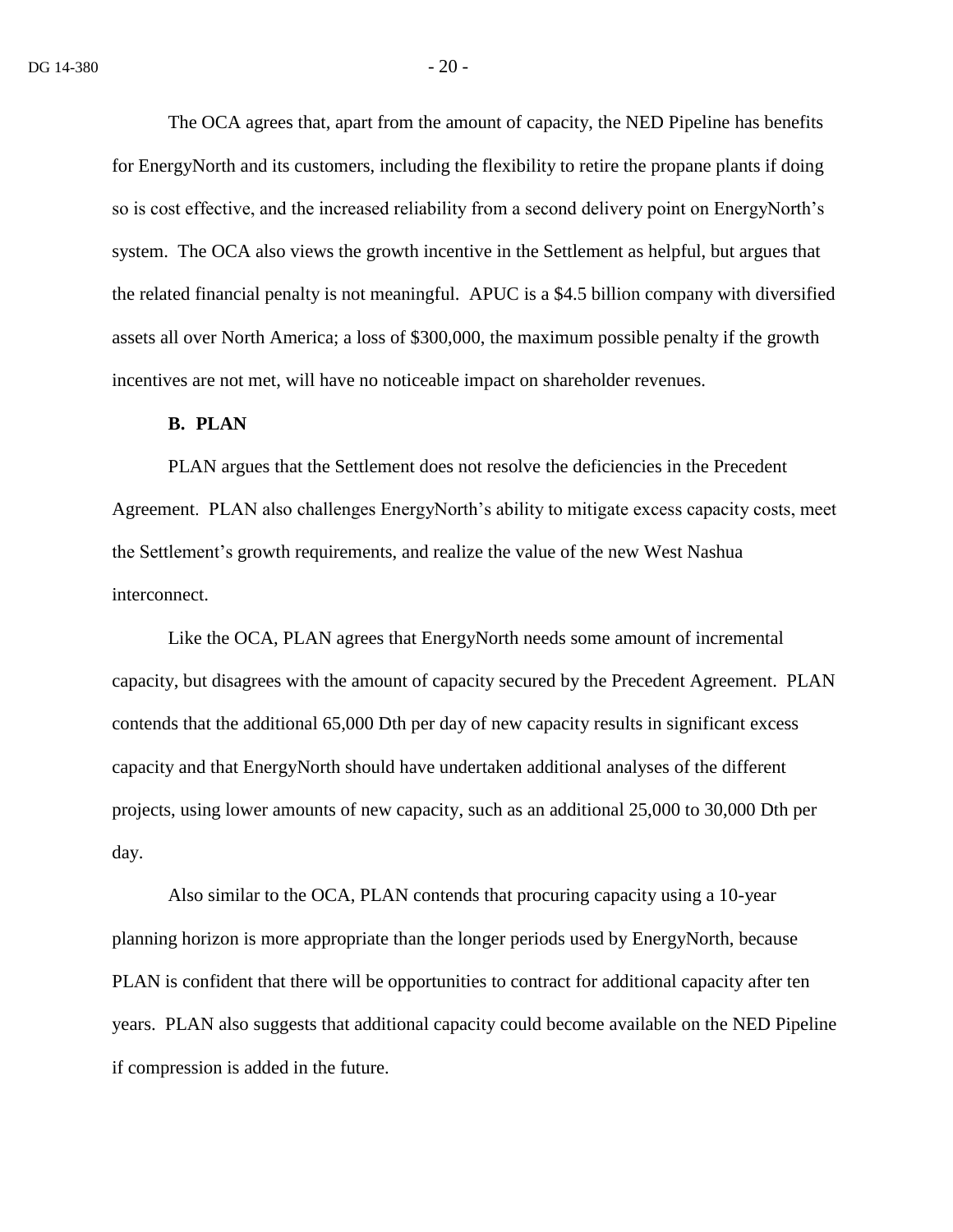PLAN is very critical of EnergyNorth's decision to replace 50,000 Dth per day of existing Dracut capacity, arguing that it will increase ratepayers' costs. PLAN contends that EnergyNorth based its decision to replace the existing Dracut capacity on exaggerated concerns and incorrect assumptions with respect to the availability and price of gas at Dracut. PLAN acknowledges that there has been a great deal of price volatility in New England during the last several winters, but disagrees with EnergyNorth that Dracut is illiquid or at risk of lacking sufficient supply and suppliers. According to PLAN, new pipeline capacity into New England from the west will produce competitive pricing and opportunities to arbitrage the Wright and Dracut markets during the winter. In addition, PLAN asserts that LNG supply will also continue to be reliably available at Dracut. PLAN contends that the additional capacity at Dracut will keep prices from rising as high as EnergyNorth has assumed in its analysis.

Regarding alternatives, PLAN asserts that EnergyNorth should have evaluated capacity options other than the C2C and Atlantic Bridge projects. PLAN suggests specifically that EnergyNorth should have evaluated expansion of its LNG facilities as an alternative to meet its long-term capacity needs.

On the analyses of alternatives performed by EnergyNorth, PLAN questions the Concord Lateral estimates and volumes used by EnergyNorth to compare the C2C and Atlantic Bridge projects to the NED Pipeline project. PLAN also questions the "breakeven" price that EnergyNorth assumed for supply purchases at Wright, arguing that the Consortium's price projections for Wright do not reflect the possibility of limits on pipeline capacity between Marcellus and Wright and any associated price increases.

PLAN contends specifically that the Waddington point on the Iroquois pipeline, which is north of Wright, is a liquid market and a reasonable proxy for prices at Wright. According to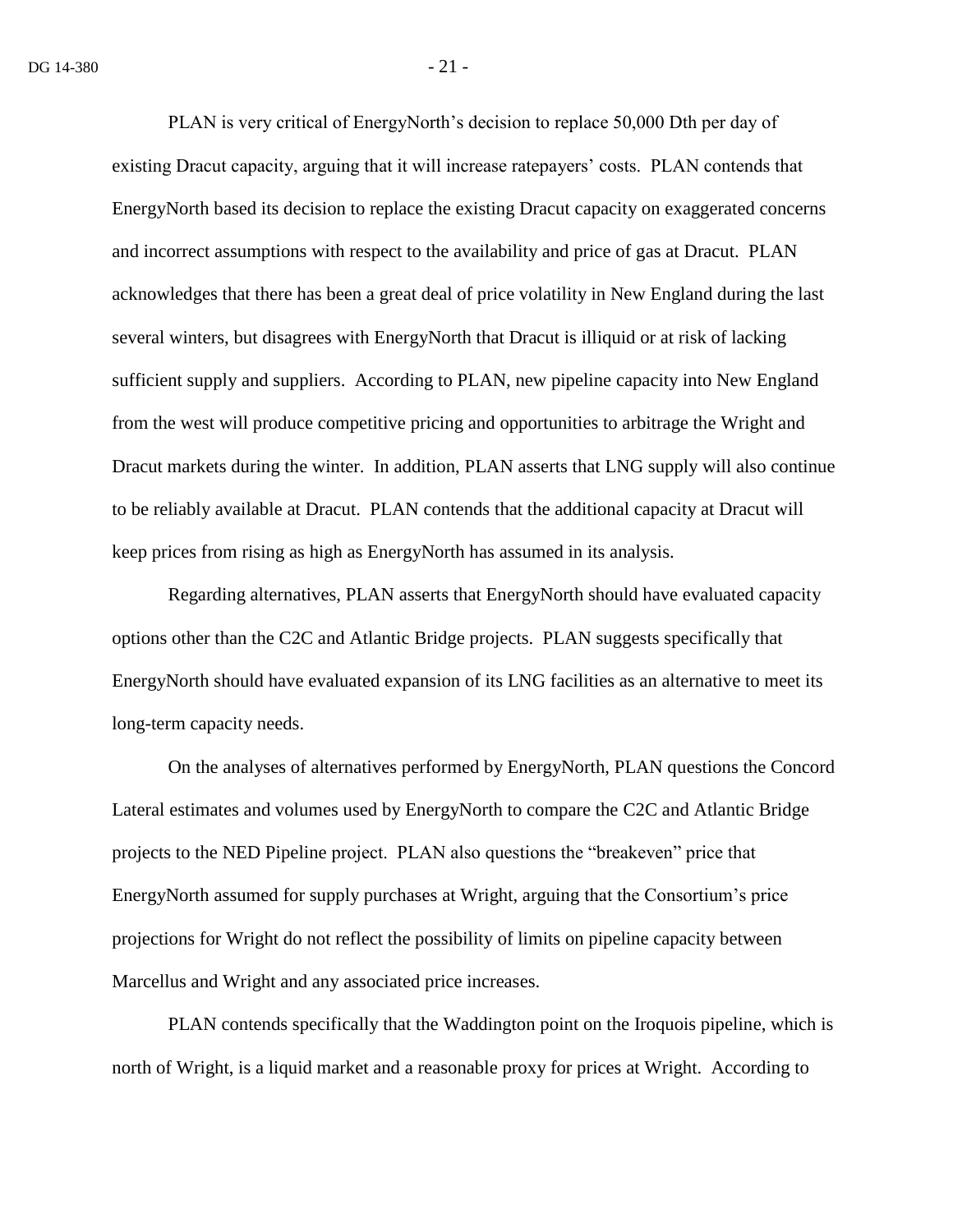PLAN, during the months of January and February, the daily Waddington supply price exceeded EnergyNorth's breakeven price before including the costs for transportation from Waddington to Wright.

Although it is PLAN's position that the several hundred thousand Dth per day of additional capacity planned for Dracut will keep prices down, PLAN acknowledges that there is approximately 650,000 to 1.6 million Dth per day of new capacity planned for Wright. PLAN concedes that if concerns about the dwindling supply of off-shore production come to fruition, the prices at Dracut will increase unless and until additional pipeline capacity is developed.

PLAN criticizes EnergyNorth for not including in its estimate of the NED Pipeline costs, any of the impact of the project on communities along its route. PLAN contends that EnergyNorth should have analyzed the environmental impacts of the NED Pipeline and the associated costs and risks of those impacts, because environmental cost overruns will raise the Precedent Agreement's rate.

PLAN contends that EnergyNorth's ultimate parent, APUC, influenced EnergyNorth's decisions to enter into, and agree to the terms of, the Precedent Agreement. PLAN notes that the same individuals serve as members of the Boards of Directors and Officers for both entities, as well as Liberty Pipeline. PLAN also notes that the same individuals who decided to invest in the NED Pipeline authorized EnergyNorth to enter into the Precedent Agreement. In PLAN's view, essentially one board made both decisions, and those decisions resulted in EnergyNorth's oversubscription of capacity, for the benefit of APUC.

PLAN argues the terms of the Settlement are ambiguous. PLAN notes that the demand thresholds associated with the reduction of capacity from 115,000 to 100,000 Dth per day do not specify in which year they apply. PLAN also observes that the iNATGAS threshold refers to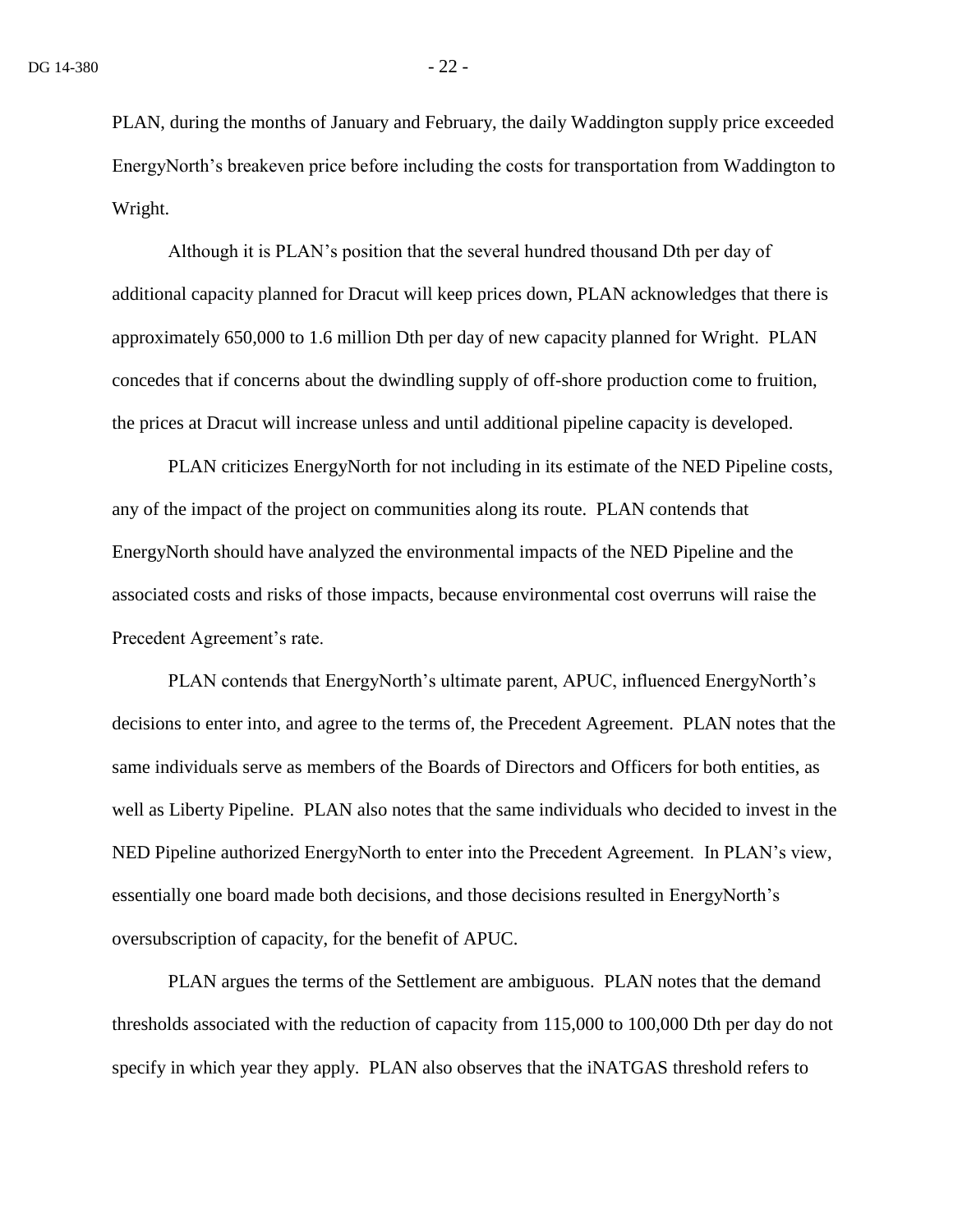design day capacity for firm sales, and that EnergyNorth's contract only requires iNATGAS to be a firm sales customer for one year. By the time EnergyNorth needs to calculate its demand, iNATGAS could be a transportation customer.

Regarding its own motivations, PLAN acknowledges that none of its officers or directors is a customer of EnergyNorth, and that its members oppose construction of the NED Pipeline. PLAN, however, denies that its opposition to the NED Pipeline factored into its economic analysis of the Precedent Agreement and the Settlement.

#### **VI. PUBLIC COMMENTS**

Before the hearing, the Commission received many written comments from the public, with the overwhelming majority advocating against the approval, construction, and siting of the NED Pipeline. Many if not all of the opposing comments were tendered by residents or representatives of the communities along the route of the NED Pipeline. Many of the opposing comments cited Staff's prefiled testimony as a basis for rejecting the Precedent Agreement and the Settlement. Some of the comments questioned the Precedent Agreement on the basis that EnergyNorth's affiliate has invested in the NED Pipeline.

Two large C&I customers of the Company filed written comments supporting the Commission's approval of the Precedent Agreement. BAE Systems and Velcro USA, Inc., are among the largest employers and energy users in the state and have recently experienced volatile and high prices when using EnergyNorth's existing capacity resources. Adding the proposed capacity to the company's portfolio is expected to alleviate price volatility. Capacity-exempt customers migrating back to firm sales service are also looking for price stability and supply security. The inquiries of Concord Steam customers also indicate that they are seeking price stability and lower cost.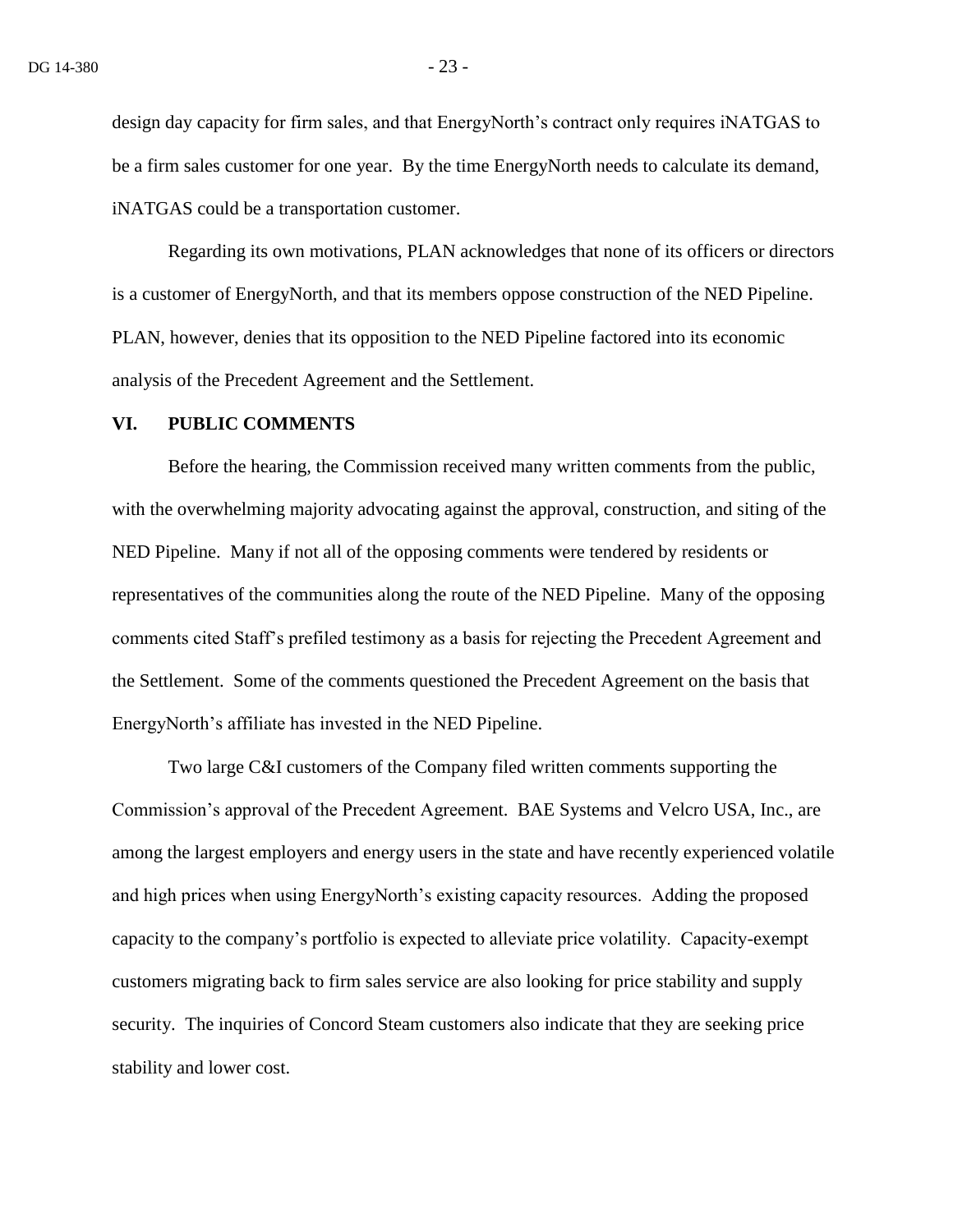The Commission opened the hearing by receiving additional comments from the public. Those comments were consistent with the focus, content, and tenor of the written comments. Comments at hearing were primarily directed at the advisability of the NED Pipeline and not the terms of the Precedent Agreement or the interests of EnergyNorth's customers.

After the hearing, the Commission continued to receive written comments opposing approval of the Precedent Agreement for reasons related to the impact of the NED Pipeline on the communities and citizens along the proposed pipeline route. Some of the post-hearing comments requested that the Commission reopen the hearing to receive additional evidence on the impact of the NED Pipeline on individuals who are not EnergyNorth's customers, or on interests that are not EnergyNorth customer interests.

#### **VII. COMMISSION ANALYSIS**

 $\overline{a}$ 

#### **A. Scope and Standard of Review**

Our statutory review of the Precedent Agreement is limited to consideration of EnergyNorth's prudence in entering into the Precedent Agreement, and the reasonableness of the terms of the agreement. We do not undertake any review of the merits or the siting of the NED Pipeline. The Precedent Agreement is not effective unless the NED Pipeline is approved, constructed, and providing service.

At this time, the NED Pipeline is still under review by the FERC. The important issues raised in the public comments, including the impact of the NED Pipeline on the communities through which the pipeline will run, are solely within the province of  $FERC<sup>8</sup>$  Consequently, we do not consider those siting issues in our review of the Precedent Agreement.

 $8$  The siting of the NED Pipeline may also come before the New Hampshire Site Evaluation Committee under RSA ch. 162-H.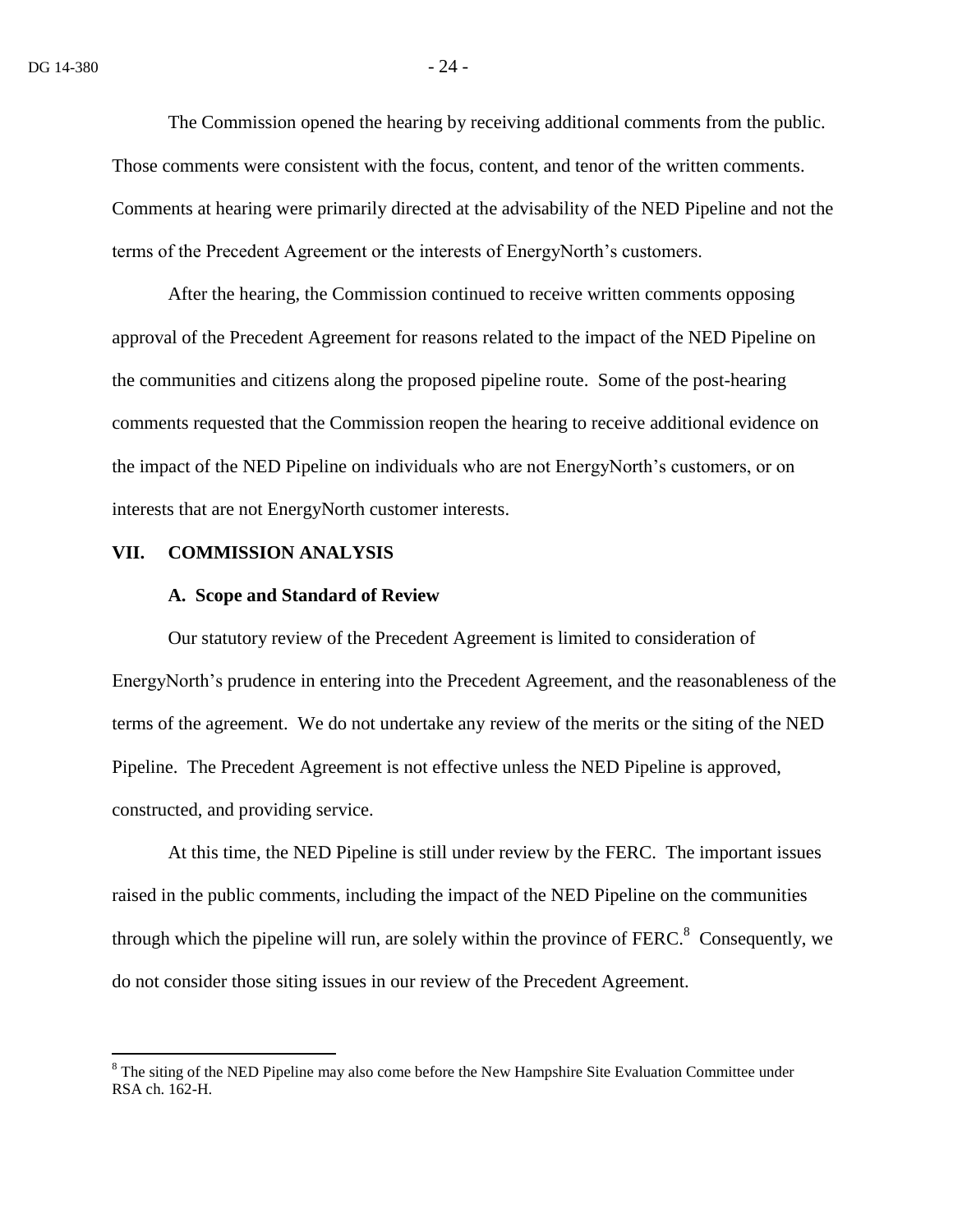We must consider whether the Precedent Agreement is prudent and reasonable.

RSA 374:1 and 374:2 (public utilities shall provide reasonably safe and adequate service at "just and reasonable" rates), and 378:7 (rates collected by a public utility for services rendered or to be rendered must be just and reasonable). Because EnergyNorth and Staff reached a Settlement that varies the terms of the Precedent Agreement, we must review both agreements in this docket.

Our review of the Settlement concerns whether the Settlement is just and reasonable and serves the public interest. N.H. Code Admin. Rules Puc 203.20(b) ("The commission shall approve a disposition of any contested case by stipulation [or] settlement … if it determines that the result is just and reasonable and serves the public interest"). We construe the public interest within the context of our overall authority including, in this case, the interests of EnergyNorth's existing and future customers.

For the reasons set forth below, we find that the Precedent Agreement as modified by the Settlement satisfies these standards, and we therefore approve the Settlement. Typically, we determine prudence and reasonableness within the context of a full rate proceeding, after EnergyNorth has incurred the costs. Due to the magnitude of the costs and the long-term commitment associated with the Precedent Agreement, EnergyNorth requested preapproval of prudence and reasonableness. We last pre-approved a long-term capacity contract for EnergyNorth in DG 07-101. *EnergyNorth Natural Gas, Inc. d/b/a Keyspan Energy Delivery*, Order No. 24,825 (February 29, 2008).

### **B. Capacity Requirements**

In the Settlement, Staff secured commitments from EnergyNorth to reduce excess capacity arising from the Precedent Agreement and to expand service to unserved or underserved areas of New Hampshire. Pipeline capacity is not always available in increments that match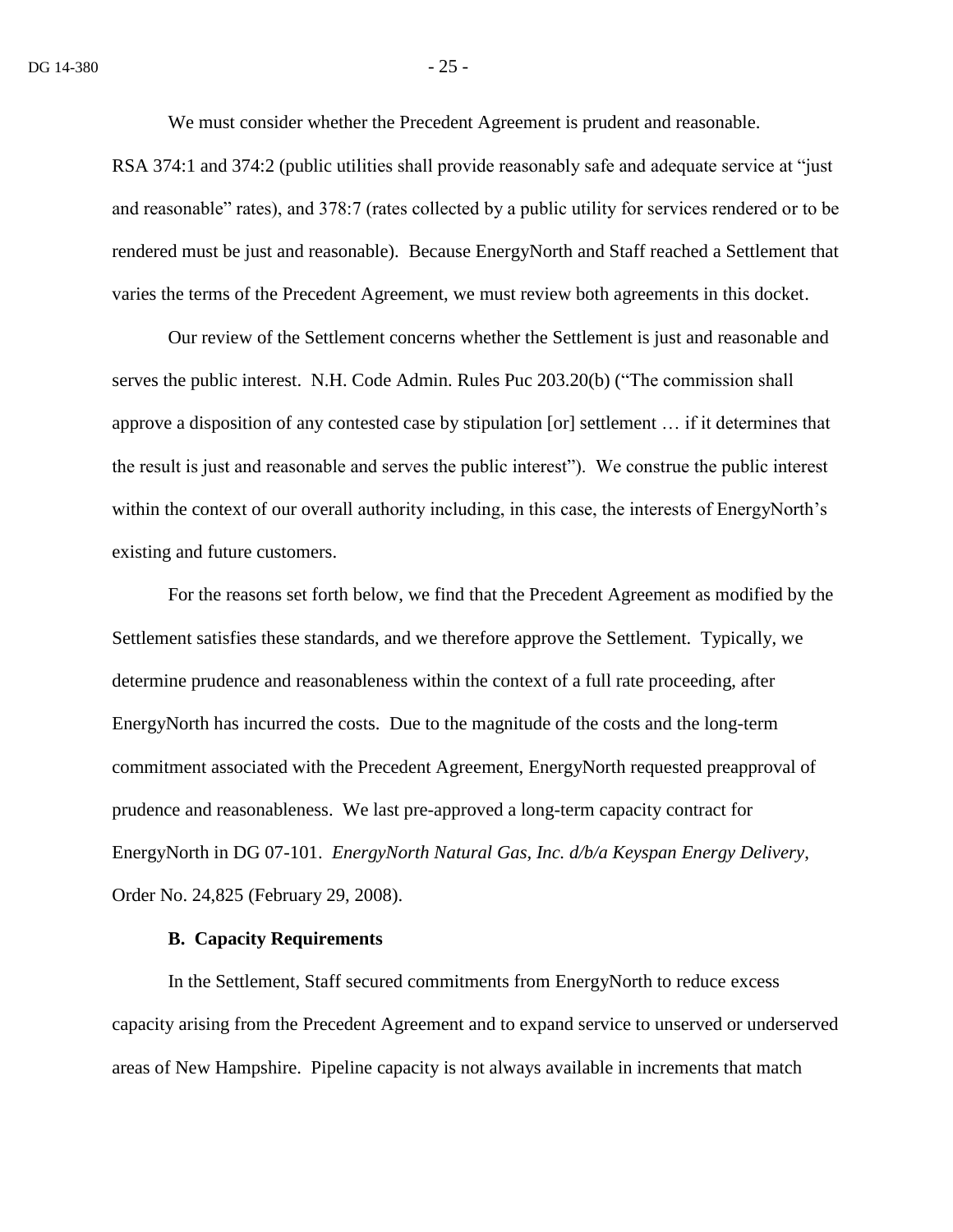precisely with an LDC's load growth. Consequently, it is prudent and reasonable for an LDC, when entering into a capacity agreement, to acquire the capacity necessary to serve not only current load but also potential future load.

The amount of capacity provided by the Precedent Agreement, as modified by the Settlement, is consistent with EnergyNorth's last approved IRP. EnergyNorth used appropriate methodology in the 2013 IRP to project 90,000 Dth of pipeline capacity, and EnergyNorth's analysis supporting the Precedent Agreement built upon the IRP result to reflect growth in demand since the IRP. EnergyNorth appropriately included as post-IRP demand growth the demand associated with large capacity-exempt customers who have migrated from transportation-only service to sales service. No party disputed EnergyNorth's obligation to procure capacity for those customers, or the possibility that EnergyNorth's remaining capacityexempt load could also migrate back to firm sales. Accelerated reverse migration has occurred for several years now and is likely to continue based on volatile natural gas pricing arising from constrained pipeline capacity in New England. Exhibit 8, bates 26, lines 2-6, and fn. 33.

PLAN criticized EnergyNorth for including capacity for iNATGAS in its projections because iNATGAS is only obligated to take firm sales service for one year. According to PLAN, iNATGAS could be a transportation customer by the time the capacity contracted for in the Precedent Agreement is available to EnergyNorth. PLAN's argument, however, fails to recognize that EnergyNorth is obligated to continue to supply capacity to iNATGAS if it becomes a transportation customer. The amount of such capacity would be based on iNATGAS's design day for the twelve months preceding its departure from firm sales service.

EnergyNorth's revised analysis in rebuttal shows that excess capacity will likely be depleted within the 10-year planning horizon advocated by PLAN and the OCA. EnergyNorth's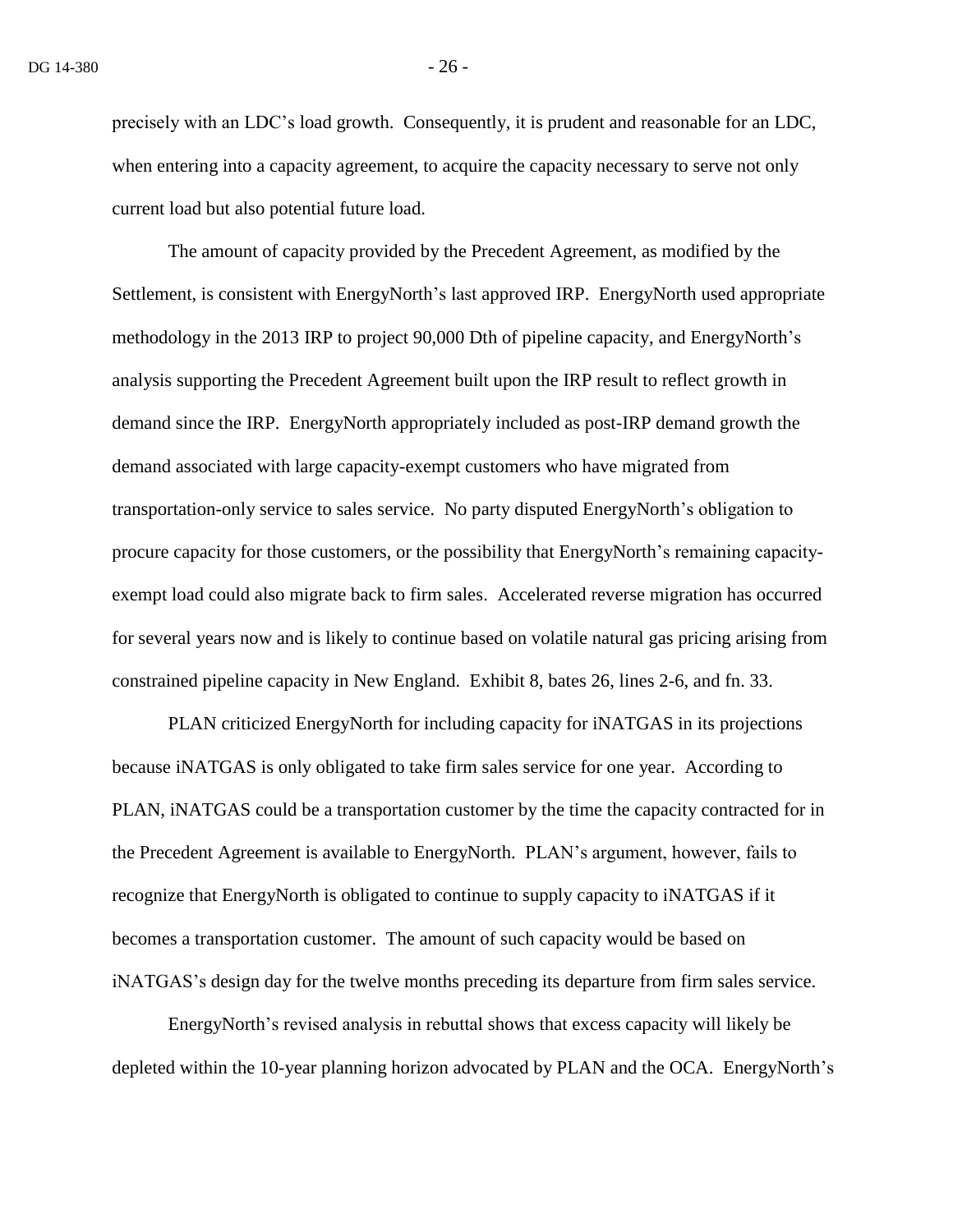analysis was conservative in that it did not include possible growth along the NED Pipeline route in New Hampshire or in Keene. The demand associated with that possible growth was not necessary to support the capacity commitment, but, together with other projected demand growth, could well exceed the total capacity procured by the Precedent Agreement. Although EnergyNorth did not propose immediate retirement of most of its propane capacity outside of Keene, the Settlement and EnergyNorth's testimony reflect that this is a potential outcome of the next IRP. Retirement of the propane plants would require up to 34,600 Dth per day of additional capacity. This amount of capacity was included in the 90,000 Dth per day forecasted by the 2013 IRP. The Settlement addresses the possibility of excess capacity if EnergyNorth does not meet growth requirements, which if not satisfied will require a reduction in capacity purchased under the Precedent Agreement or a financial penalty to benefit customers.

#### **C. Dracut vs. Wright**

 $\overline{a}$ 

The capacity cost associated with replacing the existing 50,000 Dth per day at Dracut is outweighed by the benefits associated with the capacity contracted for in the Precedent Agreement. Of the three firm capacity options analyzed, only the NED project avoids supply purchases at Dracut, which has proven to be one of the highest priced purchase points in the country over the past few years due to a lack of supply. Only the capacity contracted for in the Precedent Agreement increases the reliability of EnergyNorth's distribution system by adding increased guaranteed delivery pressure at existing delivery points and at a new point of delivery in West Nashua. Reliability benefits of the capacity contracted for in the Precedent Agreement also include new nomination flexibility<sup>9</sup> for EnergyNorth's existing capacity contracts with TGP

<sup>9</sup> *Nomination* is a term used in the natural gas pipeline industry where a pipeline capacity holder (shipper) initiates a scheduling transaction with the pipeline operator to deliver gas supply from point A to Point B. In this example, on most days throughout the year, EnergyNorth will have the *flexibility* to be able to *nominate* what is expected to be its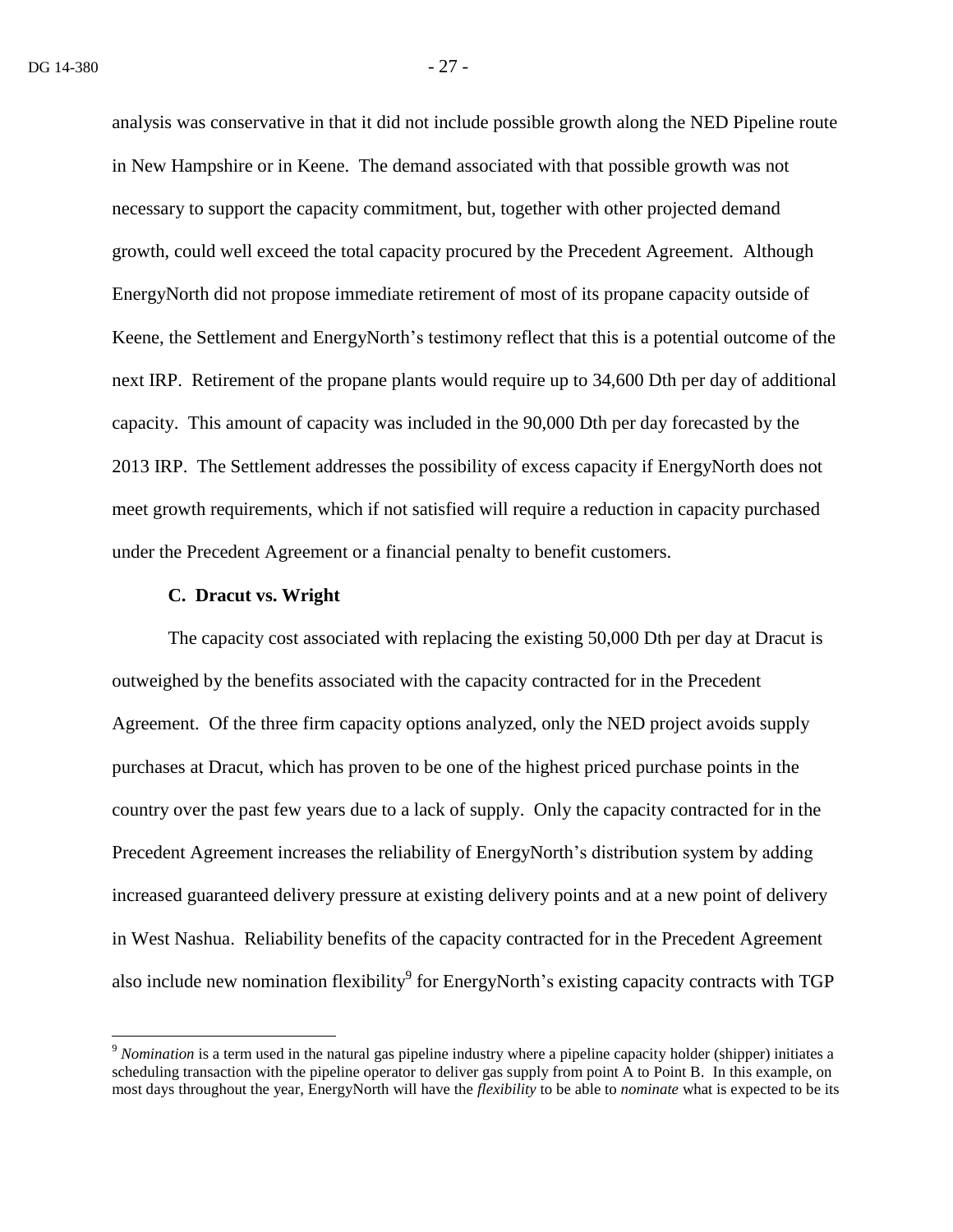$\overline{a}$ 

and the opportunity to develop, off of the West Nashua delivery point, an alternative lateral to the Concord Lateral to deliver gas to its distribution system.

The capacity contracted for in the Precedent Agreement, compared with the alternative projects, avoids immediate and costly upgrades to the Concord Lateral. The NED Pipeline will provide opportunities for significant economic expansion of EnergyNorth's distribution system and service both in and outside EnergyNorth's existing franchise territory.

We appreciate the Wright market's uncertainty, but we are reassured by the Precedent Agreement's requirement that a certain level of liquidity must exist at Wright before EnergyNorth's customers are required to purchase the capacity contracted for in the Precedent Agreement. We also find promising the development of multiple pipeline projects to bring Marcellus gas to Wright; the new capacity back to Marcellus would provide EnergyNorth with direct access to the lowest-priced gas supply in the United States in place of access to the highest priced gas in the United States, at Dracut.

EnergyNorth appropriately considered alternatives to the capacity it contracted for in the Precedent Agreement, based on price and non-price factors. The projected capacity costs associated with the C2C and Atlantic Bridge projects exceed the Precedent Agreement's capacity costs, without needed upgrades to the Concord Lateral, and the capacity contracted for in the Precedent Agreement will provide greater benefits. Although the NED Pipeline is in the development stage and has yet to be approved by FERC, neither of the alternative projects is any further along in that process.

least cost (Marcellus gas supply) alternative from Wright, NY, using its contracted NED pipeline capacity, effectively displacing higher average cost underground storage gas from its inventory or other purchased supply alternatives sourced at higher price points.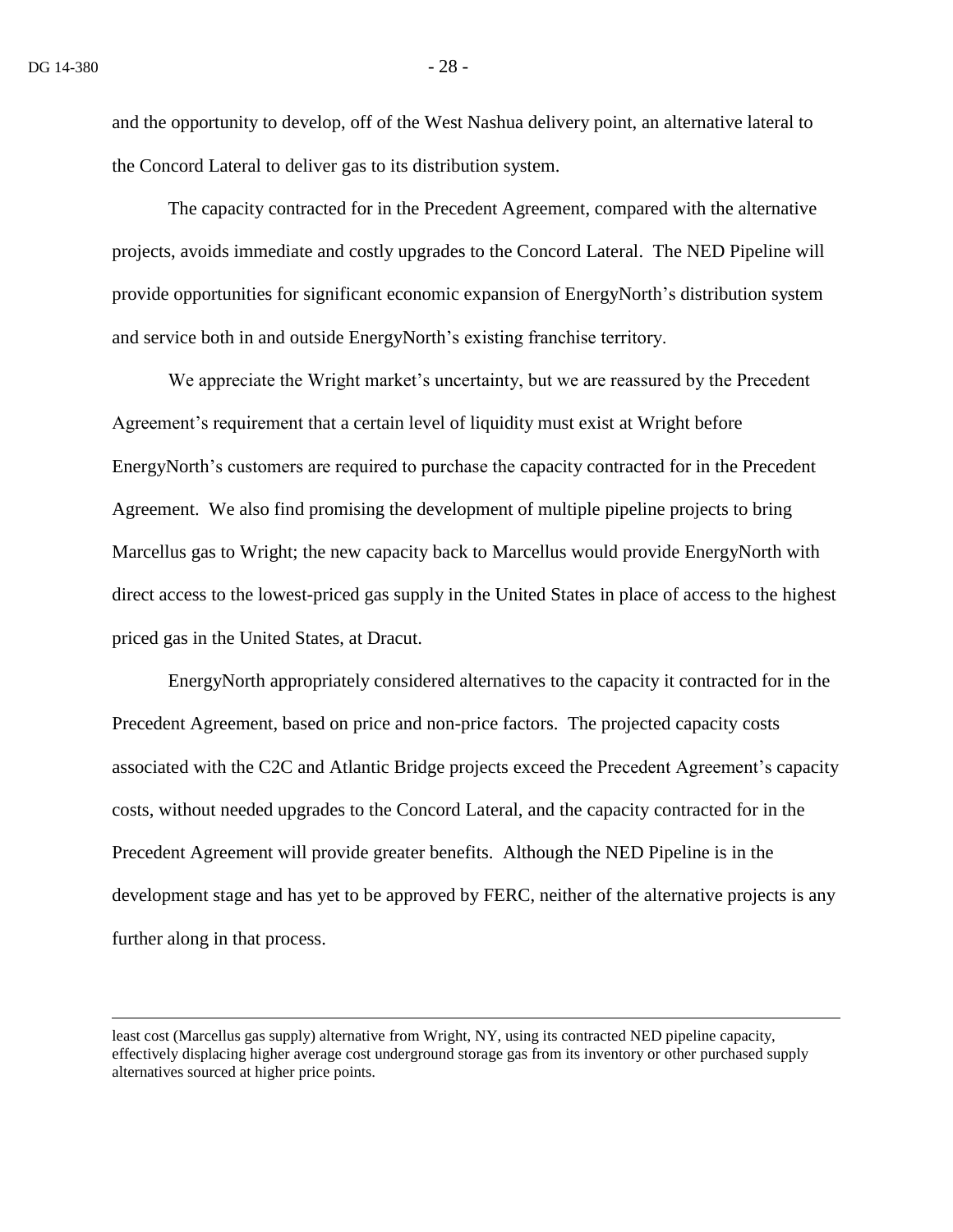$\overline{a}$ 

#### **D. Use of LNG**

We disagree with PLAN that EnergyNorth should have considered expansion of its LNG capacity to meet projected growth. The LNG global market is unstable and may compromise the reliability of EnergyNorth's service to customers at the least cost, particularly on a design day or during a design-season.<sup>10</sup> In addition, expansion of EnergyNorth's existing LNG facilities is not possible due to setback requirements in federal law.

### **E. Demand and Customer Growth Requirements**

The Settlement's requirements for demand and customer growth further incent EnergyNorth to reduce excess capacity following the project's in-service date. The Settlement requires a reduction to cost recovery by EnergyNorth if certain levels of growth are not achieved. While the maximum disallowance of \$300,000 is small in comparison to annual gas costs, earnings are determined on delivery costs and revenues, and the potential disallowance could have a significant impact on EnergyNorth's earnings: \$300,000 represents 5.6 percent of EnergyNorth's 2014 net income.<sup>11</sup> Hence, the Company's commitment to an earnings reduction is a serious and, as testified by the experts, unusual undertaking for a Precedent Agreement. The cost recovery reduction only applies while the "Company's propane facilities that are not used for pressure support remain in service (excluding facilities serving the Keene Division). $12$ 

 $10$  Utility resource portfolios maintain sufficient supply deliverability to meet customer requirements on the coldest planning day (design day) and maintains sufficient supplies under contract and in storage to meet customer requirements over the coldest planning season (design season).

<sup>&</sup>lt;sup>11</sup> Net Income of \$5,361,232, per Liberty Annual Report to the NHPUC for year ended December 31, 2014, p. 12, line 76.

<sup>&</sup>lt;sup>12</sup> For clarity, the referenced propane facilities are EnergyNorth's plants in Nashua, Manchester, and Tilton, and propane storage in Amherst, to the extent the storage is not used to serve Keene, or any other propane plants used for pressure support. The percentage reduction will be determined by dividing the rate base of the retired propane facilities, excluding Keene and the portion of the Amherst storage facility used to serve Keene or propane plants necessary for pressure support, by the total rate base of the three propane plants and adjusted rate base of the Amherst facility.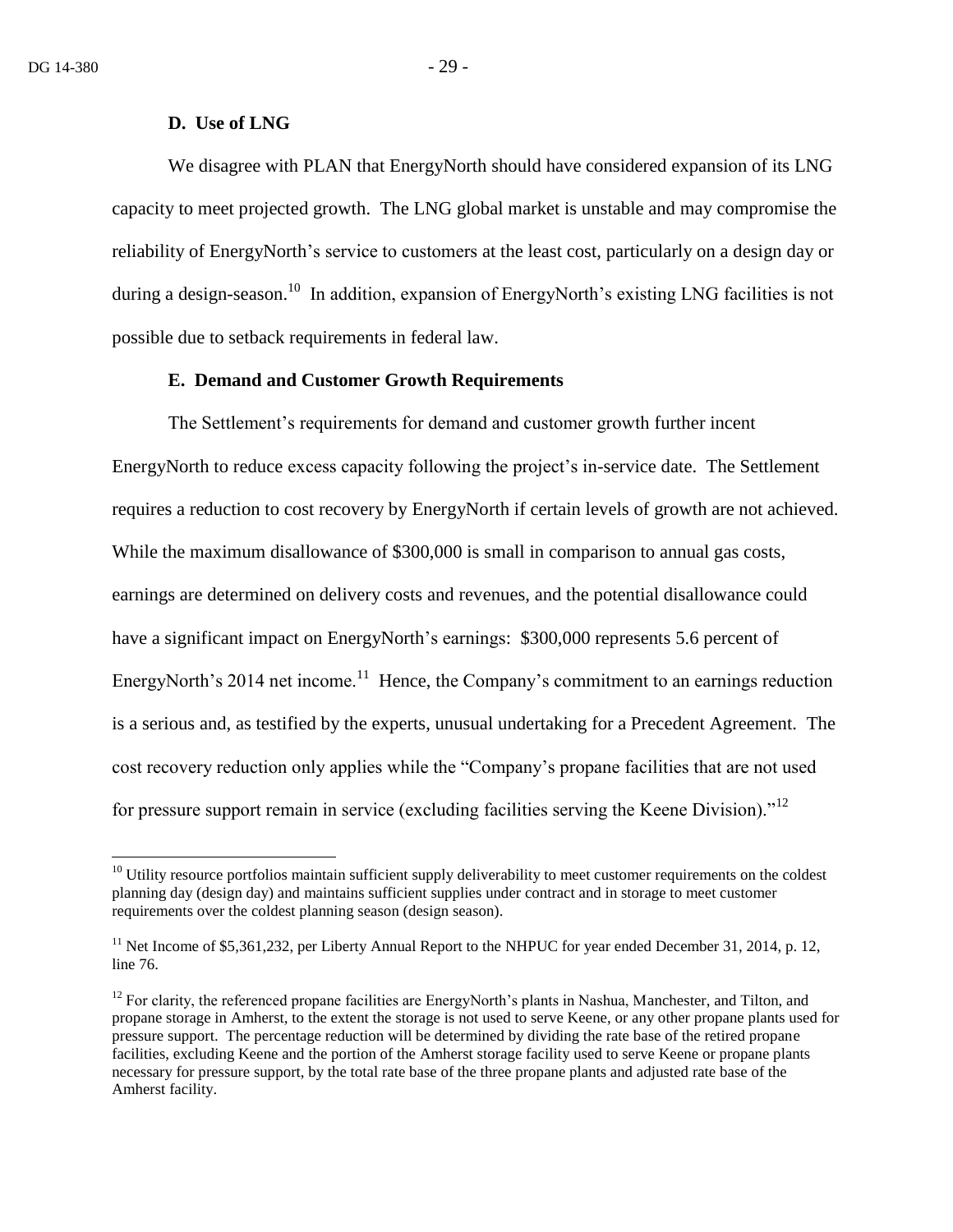Settlement at 5. Potential retirement of the propane plants further justifies the contracted capacity is reasonable over a 10-year planning horizon.

EnergyNorth continues to be obligated in the regular course of business to mitigate excess capacity through asset management arrangements, capacity release through the spot market, and off-system sales directly to third parties. EnergyNorth's satisfaction of those requirements will further reduce customers' exposure to excess capacity costs and align EnergyNorth's demand and supply requirements within the 10-year period for which PLAN and the OCA advocated. Increased growth will also reduce the per-customer cost of the capacity contracted for in the Precedent Agreement, along with all other fixed costs, and will result in lower overall rates.

#### **F. EnergyNorth Affiliate Relationships**

We do not take a position on whether EnergyNorth's relationship with affiliates biased EnergyNorth to act contrary to the best interests of customers by oversubscribing to capacity contracted for in the Precedent Agreement or whether PLAN's opposition to the Precedent Agreement is motivated by its opposition to the NED Pipeline. Our decision is based on facts in the record that demonstrate that the Precedent Agreement and Settlement satisfy the standard of review as set forth above.

### **G. Environmental Cost Risks**

 $\overline{a}$ 

We also disagree with PLAN that the Precedent Agreement unreasonably or imprudently exposes EnergyNorth to environmental cost over-runs associated with the NED Pipeline. Although the Precedent Agreement contains terms related to environmental cost overruns and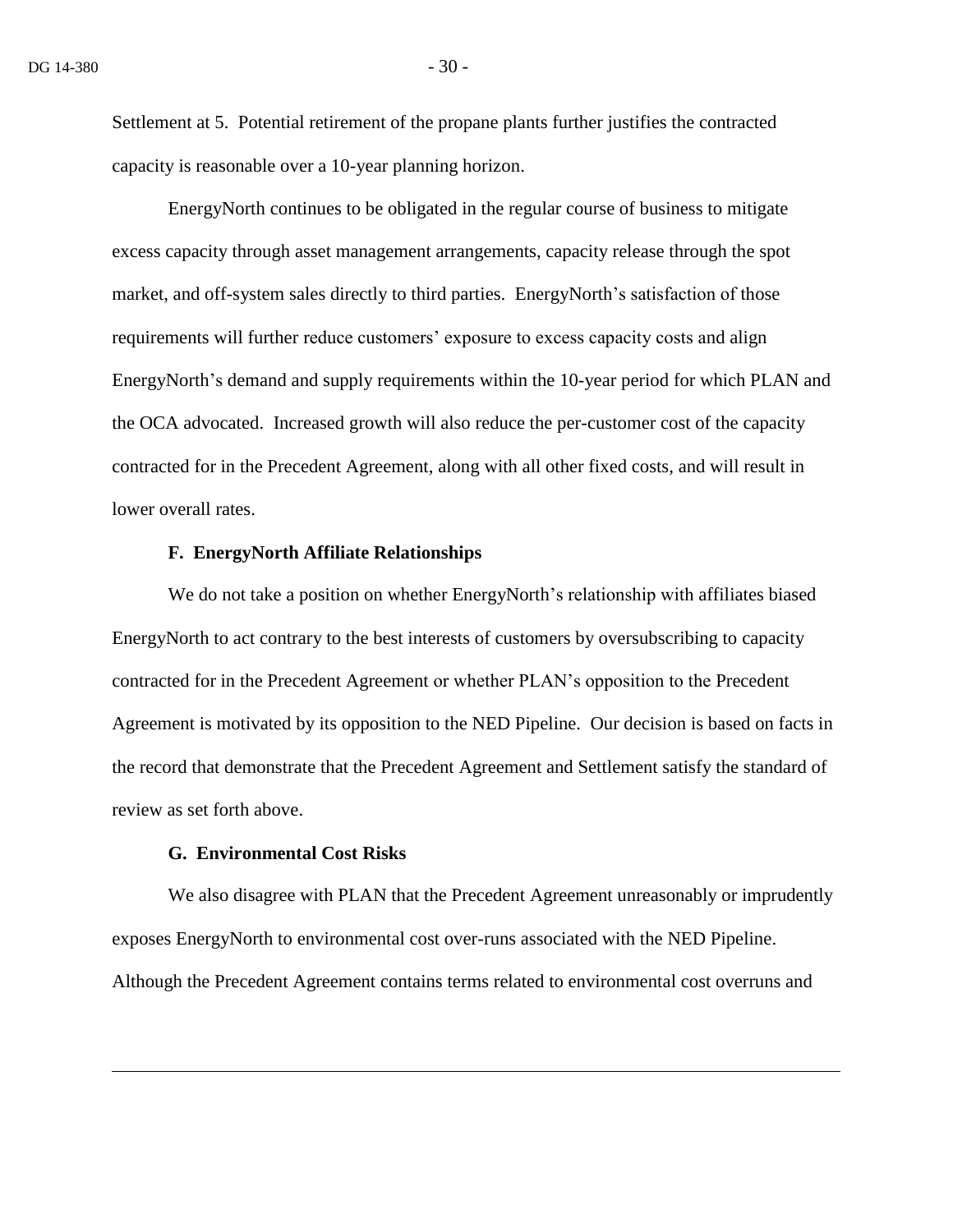underruns, we are satisfied that it protects customers from cost over-runs with a rate cap. TGP may not charge EnergyNorth more than that maximum rate.

### **VIII. CONCLUSION**

In conclusion, we find that EnergyNorth's proposed acquisition of the capacity contracted for in the Precedent Agreement is prudent and reasonable. EnergyNorth has established that, based on both price and non-price factors, the contracted capacity represents the most viable, reasonably available alternative for EnergyNorth to meet its current and forecasted customer requirements in a least-cost, and reliable manner. We note that the decision of whether to approve the proposed arrangement between EnergyNorth and TGP is an important one involving a long-term commitment of substantial ratepayer dollars. Therefore, we believe it is reasonable to review the prudence of the Company's proposal in advance of the final decision to enter into the proposed arrangement. Our finding that the contracted capacity is prudent, however, assumes that EnergyNorth manages its business and operates in a manner consistent with good utility practice and its plans outlined in this filing.

We also find that the Settlement is just and reasonable, and consistent with the public interest of its existing and future customers. The Settlement secures commitments for growth, which will benefit existing customers as well as potential customers. The Precedent Agreement, as modified by the Settlement, will enable EnergyNorth to meet existing and future demand in a safe and reliable manner at a just and reasonable cost. For all of the foregoing reasons, we approve the Settlement and the Precedent Agreement as modified by the Settlement.

### **Based upon the foregoing, it is hereby**

**ORDERED**, the Settlement and the Precedent Agreement as modified by the Settlement are approved.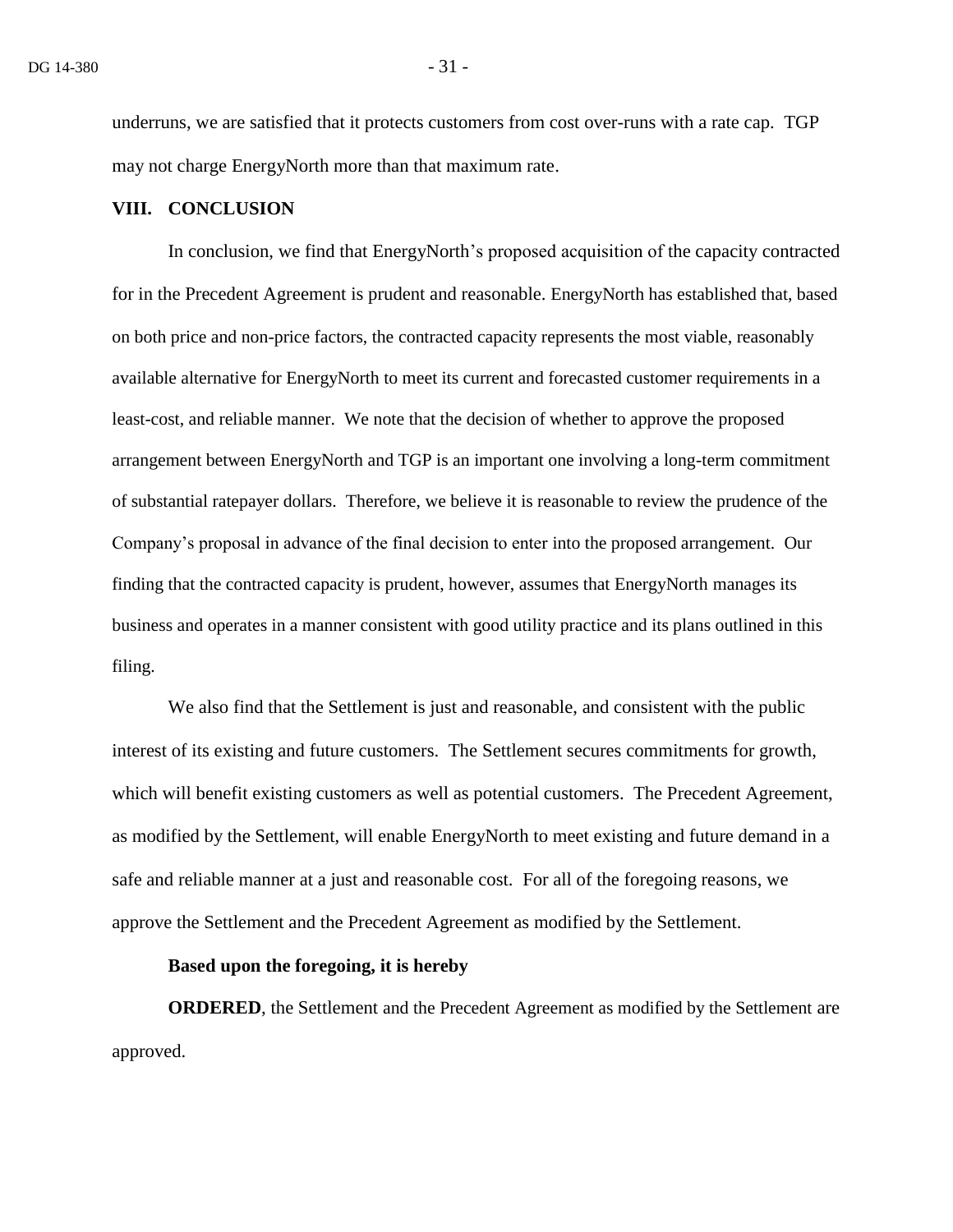By order of the Public Utilities Commission of New Hampshire this second day of

October 2015.

October 2015.<br>Martin P. Honigberg<br>Chairman Commission

Tieburt n. Scott<br>Robert R. Scott (ENS) Commissioner

Kathum Wailey

Attested by:

wilad

Debra A. Howland Executive Director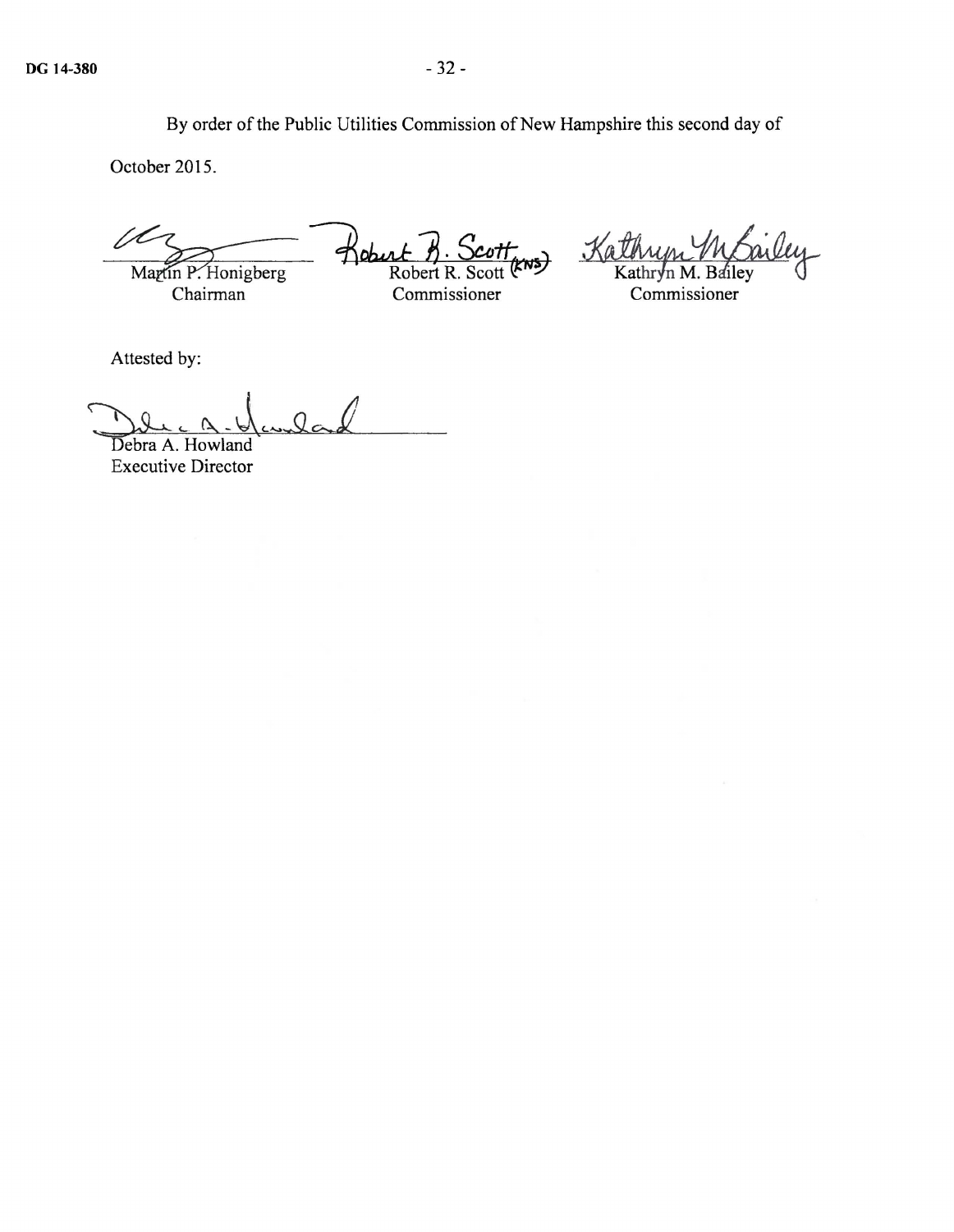#### SERVICE LIST - EMAIL ADDRESSES - DOCKET RELATED

Pursuant to N.H. Admin Rule Puc 203.11 (a) (1): Serve an electronic copy on each person identified on the service list.

Executive. Director@puc.nh.gov al-azad.iqbal@puc.nh.gov amanda.noonan@puc.nh.gov apereira@lacapra.com chico.dafonte@libertyutilities.com karen.sinville@libertyutilities.com mark.naylor@puc.nh.gov mwhitten@lacapra.com ocalitigation@oca.nh.gov pradip.chattopadhyay@oca.nh.gov rkanoff@burnslev.com rorie.patterson@puc.nh.gov sbk@rathlaw.com steve.frink@puc.nh.gov susan.chamberlin@oca.nh.gov

Docket #: 14-380-1 Printed: October 02, 2015